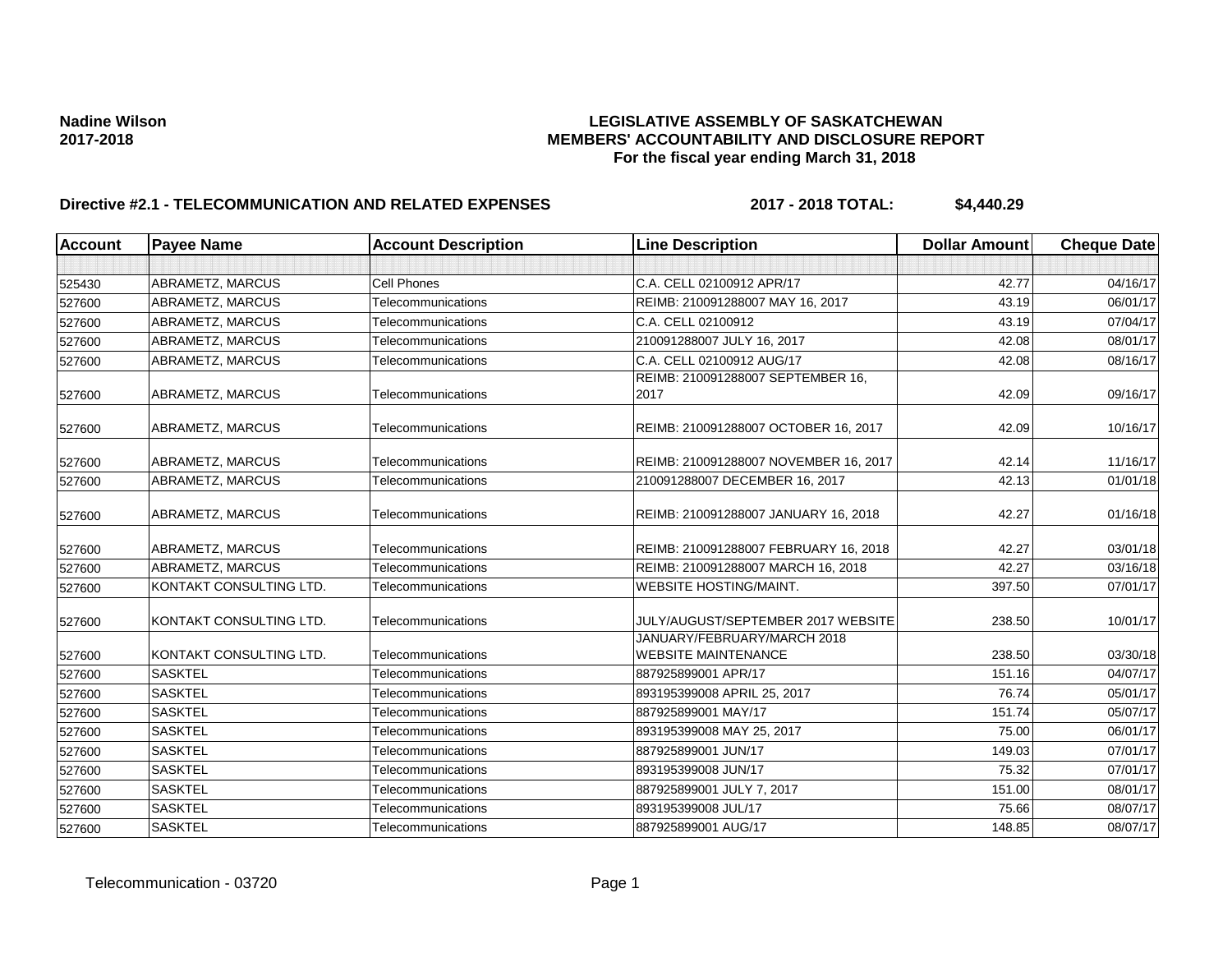### **Nadine Wilson LEGISLATIVE ASSEMBLY OF SASKATCHEWAN 2017-2018 MEMBERS' ACCOUNTABILITY AND DISCLOSURE REPORT For the fiscal year ending March 31, 2018**

# **Directive #2.1 - TELECOMMUNICATION AND RELATED EXPENSES 2017 - 2018 TOTAL: \$4,440.29**

| <b>Account</b> | <b>Payee Name</b>            | <b>Account Description</b>           | <b>Line Description</b>         | <b>Dollar Amountl</b> | <b>Cheque Date</b> |
|----------------|------------------------------|--------------------------------------|---------------------------------|-----------------------|--------------------|
|                |                              |                                      |                                 |                       |                    |
| 527600         | <b>SASKTEL</b>               | Telecommunications                   | 893195399008 AUGUST 25, 2017    | 76.20                 | 09/01/17           |
| 527600         | <b>SASKTEL</b>               | Telecommunications                   | 887925899001 SEPTEMBER 7, 2017  | 151.66                | 09/07/17           |
| 527600         | <b>SASKTEL</b>               | Telecommunications                   | 893195399008 SEPTEMBER 25, 2017 | 77.64                 | 10/01/17           |
| 527600         | <b>SASKTEL</b>               | Telecommunications                   | 893195399008 OCTOBER 25, 2017   | 74.97                 | 11/01/17           |
| 527600         | <b>SASKTEL</b>               | Telecommunications                   | 887925899001 OCTOBER 7, 2017    | 152.26                | 11/01/17           |
| 527600         | <b>SASKTEL</b>               | Telecommunications                   | 887925899001 NOVEMBER 7, 2017   | 149.03                | 11/07/17           |
| 527600         | <b>SASKTEL</b>               | Telecommunications                   | 893195399008 NOVEMBER 25, 2017  | 74.97                 | 12/01/17           |
| 527600         | <b>SASKTEL</b>               | Telecommunications                   | 887925899001 DECEMBER 7, 2017   | 149.40                | 12/07/17           |
| 527600         | <b>SASKTEL</b>               | Telecommunications                   | 893195399008 DECEMBER 25, 2017  | 74.97                 | 01/01/18           |
| 527600         | <b>SASKTEL</b>               | Telecommunications                   | 887925899001 JANUARY 7, 2018    | 149.68                | 01/07/18           |
| 527600         | <b>SASKTEL</b>               | Telecommunications                   | 893195399008 JANUARY 25, 2018   | 75.25                 | 02/01/18           |
| 527600         | <b>SASKTEL</b>               | Telecommunications                   | 887925899001 FEBRUARY 7, 2018   | 150.98                | 02/07/18           |
| 527600         | <b>SASKTEL</b>               | Telecommunications                   | 893195399008 FEBRUARY 25, 2018  | 75.56                 | 03/01/18           |
| 527600         | <b>SASKTEL</b>               | Telecommunications                   | 887925899001 MARCH 7, 2018      | 149.21                | 03/07/18           |
| 527600         | SCAN-TECH ALARM SYSTEMS LTD. | Telecommunications                   | <b>SECURITY MONITORING</b>      | 342.80                | 07/01/17           |
| 565200         | WILSON, NADINE A.            | Office Furniture and Equipment - Exp | <b>REIMB: DESKTOP TELEPHONE</b> | 78.14                 | 01/29/18           |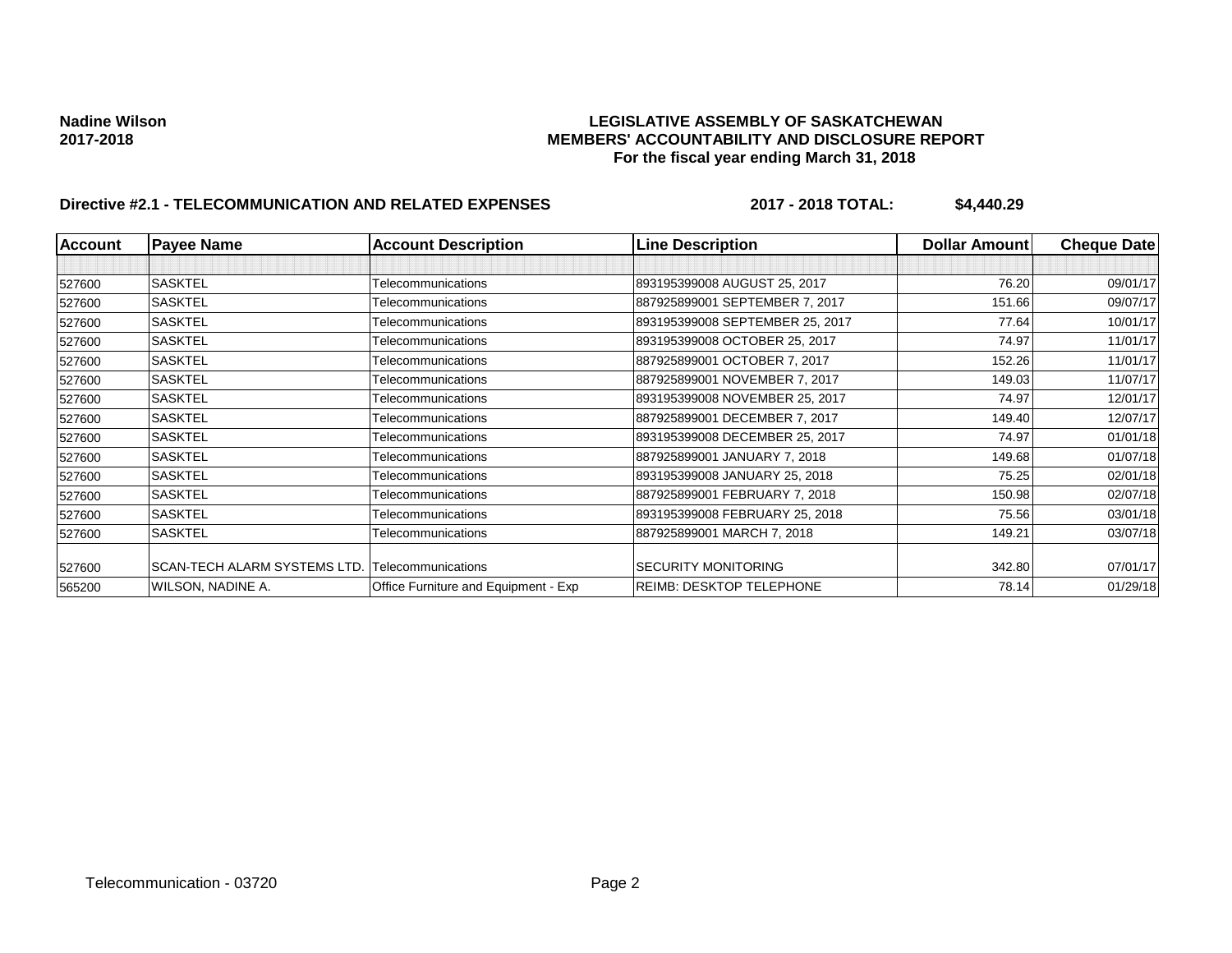### **LEGISLATIVE ASSEMBLY OF SASKATCHEWAN MEMBERS' ACCOUNTABILITY AND DISCLOSURE REPORT For the fiscal year ending March 31, 2018**

## **Directive #3.1 - MLA TRAVEL AND LIVING EXPENSES 2017 - 2018 TOTAL: \$45,264.72**

| <b>Account</b> | <b>Payee Name</b> | <b>Account Description</b>  | <b>Line Description</b>                            | <b>Dollar Amount</b> | <b>Cheque Date</b> |
|----------------|-------------------|-----------------------------|----------------------------------------------------|----------------------|--------------------|
|                |                   |                             |                                                    |                      |                    |
| 541900         | WILSON, NADINE A. | Elected Rep - Travel        | APRIL ACCOMMODATION                                | 1,500.00             | 04/24/17           |
| 541900         | WILSON, NADINE A. | <b>Elected Rep - Travel</b> | MLA TRAVEL; APR 1 - 13                             | 1,502.03             | 05/01/17           |
| 541900         | WILSON, NADINE A. | <b>Elected Rep - Travel</b> | MLA TRAVEL; AR 14 - 30                             | 1,507.33             | 05/01/17           |
| 541900         | WILSON, NADINE A. | Elected Rep - Travel        | MAY REGINA ACCOMMODATION                           | 1,550.00             | 05/08/17           |
| 541900         | WILSON, NADINE A. | <b>Elected Rep - Travel</b> | MLA TRAVEL; MAY 1 - 13                             | 1,558.95             | 05/14/17           |
| 541900         | WILSON, NADINE A. | <b>Elected Rep - Travel</b> | MLA TRAVEL MAY 14-31, 2017                         | 1,121.78             | 06/01/17           |
| 541900         | WILSON, NADINE A. | <b>Elected Rep - Travel</b> | JUNE REGINA ACCOMMODATION                          | 1.500.00             | 06/01/17           |
| 541900         | WILSON, NADINE A. | <b>Elected Rep - Travel</b> | MLA TRAVEL; JUN 1 - 30                             | 2,064.66             | 07/01/17           |
| 541900         | WILSON, NADINE A. | <b>Elected Rep - Travel</b> | JULY REGINA ACCOMMODATION                          | 1.550.00             | 07/24/17           |
| 541900         | WILSON, NADINE A. | Elected Rep - Travel        | MLA TRAVEL JULY 1-31, 2017                         | 1,094.13             | 08/01/17           |
| 541900         | WILSON, NADINE A. | <b>Elected Rep - Travel</b> | AUG. REGINA ACCOMMODATION                          | 1,550.00             | 08/24/17           |
| 541900         | WILSON, NADINE A. | <b>Elected Rep - Travel</b> | MLA TRAVEL AUGUST 1-30, 2017                       | 1,371.60             | 09/01/17           |
| 541900         | WILSON, NADINE A. | <b>Elected Rep - Travel</b> | SEPTEMBER 2017 MLA REGINA<br><b>ACCOMMODATIONS</b> | 1,500.00             | 09/22/17           |
| 541900         | WILSON, NADINE A. | Elected Rep - Travel        | MLA TRAVEL SEPTEMBER 1 - 29, 2017                  | 2,440.71             | 10/05/17           |
| 541900         | WILSON, NADINE A. | <b>Elected Rep - Travel</b> | OCTOBER 2017 MLA REGINA<br><b>ACCOMMODATIONS</b>   | 1,550.00             | 10/20/17           |
| 541900         | WILSON, NADINE A. | <b>Elected Rep - Travel</b> | MLA TRAVEL OCTOBER 2 - 25, 2017                    | 1,274.36             | 10/26/17           |
| 541900         | WILSON, NADINE A. | <b>Elected Rep - Travel</b> | MLA TRAVEL OCTOBER 26 - 31, 2017                   | 720.19               | 11/01/17           |
| 541900         | WILSON, NADINE A. | <b>Elected Rep - Travel</b> | MLA TRAVEL NOVEMBER 1 - 15, 2017                   | 1,579.24             | 11/15/17           |
| 541900         | WILSON, NADINE A. | <b>Elected Rep - Travel</b> | NOVEMBER 2017 MLA REGINA<br><b>ACCOMMODATIONS</b>  | 1,500.00             | 11/24/17           |
| 541900         | WILSON, NADINE A. | <b>Elected Rep - Travel</b> | MLA TRAVEL NOVEMBER 16 - 30, 2017                  | 1,938.15             | 12/01/17           |
| 541900         | WILSON, NADINE A. | <b>Elected Rep - Travel</b> | DECEMBER 2017 MLA REGINA<br><b>ACCOMMODATIONS</b>  | 1,550.00             | 12/20/17           |
| 541900         | WILSON, NADINE A. | Elected Rep - Travel        | MLA TRAVEL DECEMBER 1 - 15, 2017                   | 1,326.42             | 12/22/17           |
| 541900         | WILSON, NADINE A. | <b>Elected Rep - Travel</b> | MLA TRAVEL DECEMBER 18 - 29, 2018                  | 390.98               | 01/15/18           |
| 541900         | WILSON, NADINE A. | <b>Elected Rep - Travel</b> | JANUARY 2018 MLA REGINA<br><b>ACCOMMODATIONS</b>   | 1,550.00             | 01/22/18           |
| 541900         | WILSON, NADINE A. | <b>Elected Rep - Travel</b> | MLA TRAVEL JANUARY 2 - 15, 2018                    | 780.61               | 01/24/18           |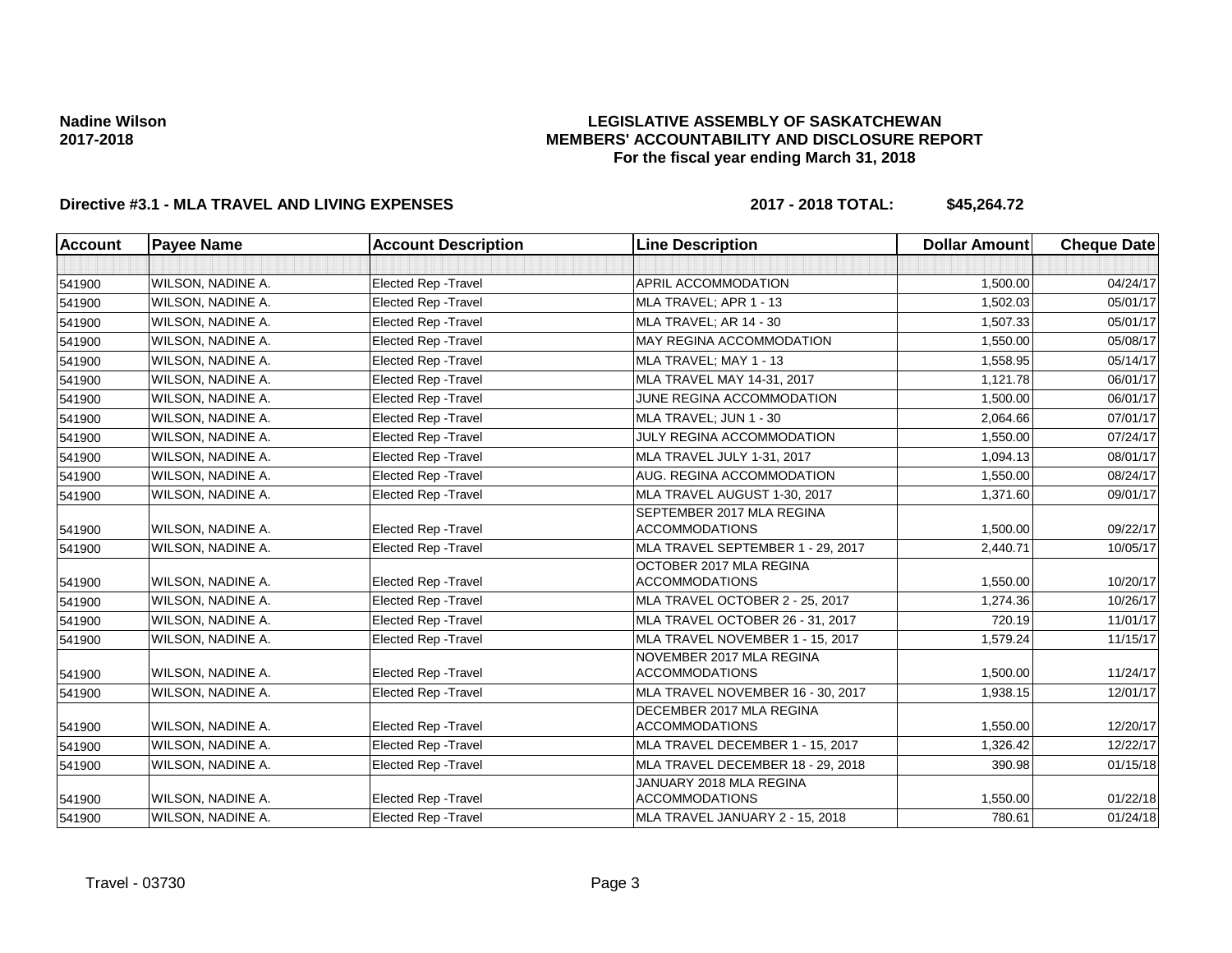### **LEGISLATIVE ASSEMBLY OF SASKATCHEWAN MEMBERS' ACCOUNTABILITY AND DISCLOSURE REPORT For the fiscal year ending March 31, 2018**

# **Directive #3.1 - MLA TRAVEL AND LIVING EXPENSES 2017 - 2018 TOTAL: \$45,264.72**

| <b>Account</b> | <b>Payee Name</b> | <b>Account Description</b>  | <b>ILine Description</b>         | <b>Dollar Amountl</b> | <b>Cheque Datel</b> |
|----------------|-------------------|-----------------------------|----------------------------------|-----------------------|---------------------|
|                |                   |                             |                                  |                       |                     |
| 541900         | WILSON, NADINE A. | Elected Rep - Travel        | MLA TRAVEL JANUARY 16 - 30, 2018 | 1,590.00              | 01/30/18            |
|                |                   |                             | FEBRUARY 2018 MLA REGINA         |                       |                     |
| 541900         | WILSON, NADINE A. | <b>Elected Rep - Travel</b> | ACCOMMODATIONS                   | 1,400.00              | 02/16/18            |
| 541900         | WILSON, NADINE A. | <b>Elected Rep - Travel</b> | MLA TRAVEL FEBRUARY 2 - 28, 2018 | 1.705.49              | 03/12/18            |
|                |                   |                             | IMARCH 2018 MLA REGINA           |                       |                     |
| 541900         | WILSON, NADINE A. | Elected Rep - Travel        | ACCOMMODATIONS                   | 1,550.00              | 03/12/18            |
| 541900         | WILSON, NADINE A. | <b>Elected Rep - Travel</b> | MLA TRAVEL MARCH 2 - 20, 2018    | 1,714.80              | 03/28/18            |
| 541900         | WILSON, NADINE A. | Elected Rep - Travel        | MLA TRAVEL MARCH 21 - 31, 2018   | 1,333.29              | 03/31/18            |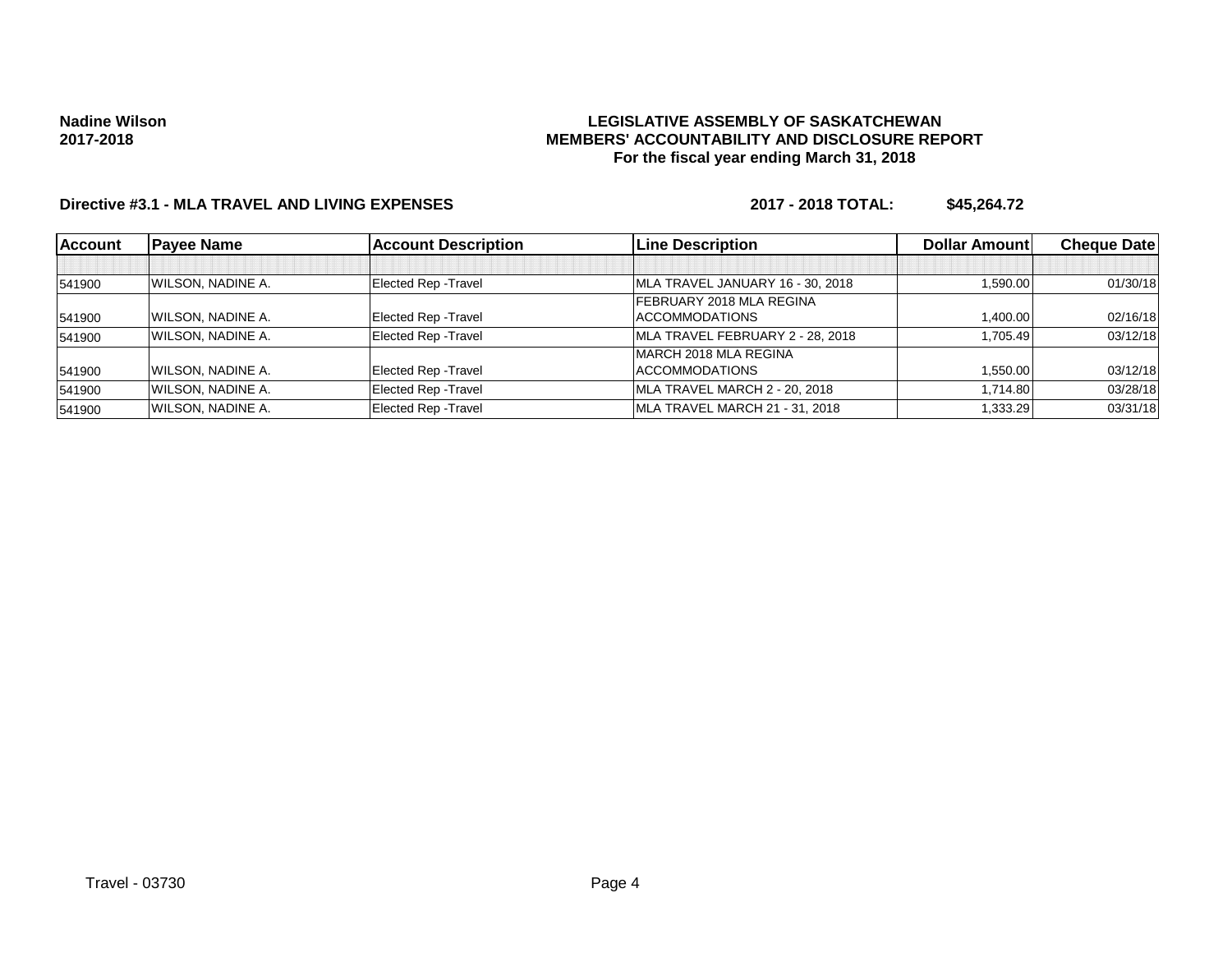### **LEGISLATIVE ASSEMBLY OF SASKATCHEWAN MEMBERS' ACCOUNTABILITY AND DISCLOSURE REPORT For the fiscal year ending March 31, 2018**

| <b>Account</b> | <b>Payee Name</b>               | <b>Account Description</b>                | <b>Line Description</b>                         | <b>Dollar Amount</b> | <b>Cheque Date</b> |
|----------------|---------------------------------|-------------------------------------------|-------------------------------------------------|----------------------|--------------------|
|                |                                 |                                           |                                                 |                      |                    |
| 522000         | <b>EARL BEEBE TRUCKING LTD.</b> | Rent of Ground, Buildings and Other Space | <b>MAY/JUNE OFFICE RENT</b>                     | 400.00               | 07/01/17           |
| 522000         | EARL BEEBE TRUCKING LTD.        | Rent of Ground, Buildings and Other Space | OCTOBER/NOVEMBER 2017 MLA OFFICE<br><b>RENT</b> | 400.00               | 12/01/17           |
| 522000         | LAKE BOYZ RV                    | Rent of Ground, Buildings and Other Space | APRIL CONSTITUENCY OFFICE RENT                  | 500.00               | 04/01/17           |
| 522000         | LAKE BOYZ RV                    | Rent of Ground, Buildings and Other Space | <b>MAY OFFICE RENT</b>                          | 500.00               | 07/01/17           |
| 522000         | LAKE BOYZ RV                    | Rent of Ground, Buildings and Other Space | JUNE OFFICE RENT                                | 500.00               | 07/01/17           |
| 522000         | LAKE BOYZ RV                    | Rent of Ground, Buildings and Other Space | JUL OFFICE RENT                                 | 500.00               | 07/01/17           |
| 522000         | LAKE BOYZ RV                    | Rent of Ground, Buildings and Other Space | <b>SEP. OFFICE RENT</b>                         | 500.00               | 08/01/17           |
| 522000         | LAKE BOYZ RV                    | Rent of Ground, Buildings and Other Space | <b>AUG. OFFICE RENT</b>                         | 500.00               | 08/01/17           |
| 522000         | LAKE BOYZ RV                    | Rent of Ground, Buildings and Other Space | NOVEMBER 2017 MLA OFFICE RENT                   | 500.00               | 11/01/17           |
| 522000         | LAKE BOYZ RV                    | Rent of Ground, Buildings and Other Space | OCTOBER 2017 MLA OFFICE RENT                    | 500.00               | 11/01/17           |
| 522000         | LAKE BOYZ RV                    | Rent of Ground, Buildings and Other Space | DECEMBER 2017 MLA OFFICE RENT                   | 500.00               | 11/03/17           |
| 522500         | PANTER AGENCIES LTD.            | <b>Insurance Premiums</b>                 | C70059481-2 OFFICE INSURANCE                    | 560.74               | 02/01/18           |
| 525000         | ABRAMETZ, MARCUS                | Postal, Courier, Freight and Related      | <b>FLYER MAILOUT</b>                            | 621.08               | 05/01/17           |
| 525000         | ABRAMETZ, MARCUS                | Postal, Courier, Freight and Related      | OFFICE SUPPLIES/POSTAGE                         | 8.42                 | 05/01/17           |
| 525000         | ABRAMETZ, MARCUS                | Postal, Courier, Freight and Related      | POSTAGE/OFFICE SUPPLIES                         | 78.65                | 05/23/17           |
| 525000         | ABRAMETZ, MARCUS                | Postal, Courier, Freight and Related      | POSTAGE/MISC SUPPLIES                           | 115.62               | 06/12/17           |
| 525000         | ABRAMETZ, MARCUS                | Postal, Courier, Freight and Related      | <b>POSTAGE</b>                                  | 67.31                | 07/05/17           |
| 525000         | ABRAMETZ, MARCUS                | Postal, Courier, Freight and Related      | POSTAGE/MISC.                                   | 111.93               | 08/18/17           |
| 525000         | ABRAMETZ, MARCUS                | Postal, Courier, Freight and Related      | POSTAGE/MISC OFFICE SUPPLIES                    | 15.80                | 09/01/17           |
| 525000         | ABRAMETZ, MARCUS                | Postal, Courier, Freight and Related      | <b>REIMB: POSTAGE</b>                           | 134.61               | 11/15/17           |
| 525000         | ABRAMETZ, MARCUS                | Postal, Courier, Freight and Related      | <b>REIMB: POSTAGE</b>                           | 734.75               | 12/01/17           |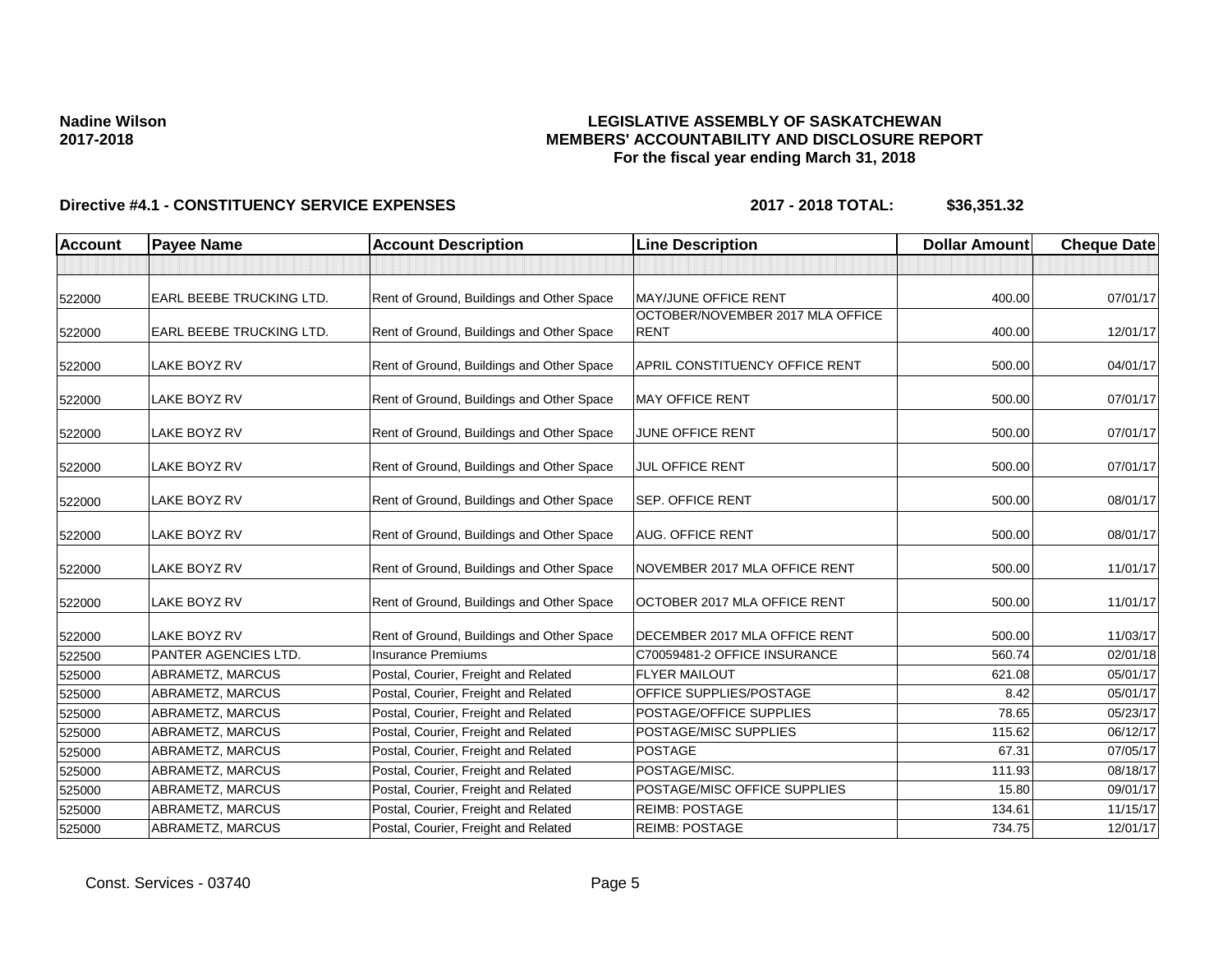### **LEGISLATIVE ASSEMBLY OF SASKATCHEWAN MEMBERS' ACCOUNTABILITY AND DISCLOSURE REPORT For the fiscal year ending March 31, 2018**

| <b>Account</b> | <b>Payee Name</b>                                                     | <b>Account Description</b>           | <b>Line Description</b>                             | <b>Dollar Amount</b> | <b>Cheque Date</b> |
|----------------|-----------------------------------------------------------------------|--------------------------------------|-----------------------------------------------------|----------------------|--------------------|
|                |                                                                       |                                      |                                                     |                      |                    |
| 525000         | ABRAMETZ, MARCUS                                                      | Postal, Courier, Freight and Related | ADVERTISING/ENVELOPES/POSTAGE                       | 106.91               | 12/08/17           |
| 525000         | ABRAMETZ, MARCUS                                                      | Postal, Courier, Freight and Related | MISC/OFFICE SUPPLIES/POSTAGE                        | 38.12                | 12/22/17           |
| 525000         | ABRAMETZ, MARCUS                                                      | Postal, Courier, Freight and Related | <b>REIMB: POSTAGE</b>                               | 108.36               | 02/09/18           |
| 525000         | <b>ENCHANTED FLORIST</b>                                              | Postal, Courier, Freight and Related | <b>FLOWERS &amp; DELIVERY</b>                       | 12.00                | 12/04/17           |
| 525000         | <b>ENCHANTED FLORIST</b>                                              | Postal, Courier, Freight and Related | <b>FLOWERS &amp; DELIVERY</b>                       | 25.00                | 12/04/17           |
| 525000         | <b>ENCHANTED FLORIST</b>                                              | Postal, Courier, Freight and Related | <b>FLOWERS &amp; DELIVERY</b>                       | 20.00                | 12/05/17           |
| 530300         | <b>MARU GROUP CANADA INC.</b>                                         | Primary Research/Focus group         | AD HOC CONSULTING - NO GST                          | 607.15               | 07/01/17           |
| 530300         | <b>MARU GROUP CANADA INC.</b>                                         | Primary Research/Focus group         | AD HOC CONSULTING - NO GST                          | 646.74               | 01/01/18           |
| 530300         | MARU GROUP CANADA INC.                                                | Primary Research/Focus group         | AD HOC CONSULTING - NO GST                          | 632.97               | 03/01/18           |
| 530500         | ABRAMETZ, MARCUS                                                      | <b>Media Placement</b>               | REIMB: ADVERTISING/MISC & OFFICE<br><b>SUPPLIES</b> | 16.79                | 11/01/17           |
| 530500         | ABRAMETZ, MARCUS                                                      | Media Placement                      | ADVERTISING/ENVELOPES/POSTAGE                       | 8.00                 | 12/08/17           |
| 530500         | <b>BEAR ESSENTIAL LIFE</b>                                            | Media Placement                      | ADVERTISING - NO GST                                | 125.00               | 01/01/18           |
|                | <b>BIG RIVER &amp; DISTRICT</b><br><b>RECREATIONAL &amp; CULTURAL</b> |                                      |                                                     |                      |                    |
| 530500         | <b>BOARD</b>                                                          | <b>Media Placement</b>               | ADVERTISING - NO GST                                | 250.00               | 10/01/17           |
| 530500         | <b>BLAIRMORE MEDIA INC.</b>                                           | Media Placement                      | <b>ADVERTISING</b>                                  | 450.00               | 07/01/17           |
| 530500         | DEBDEN, VILLAGE OF                                                    | Media Placement                      | <b>ADVERTISING</b>                                  | 50.00                | 01/01/18           |
| 530500         | <b>FABMAR COMMUNICATIONS LTD.</b>                                     | Media Placement                      | ADVERTISING - NO GST                                | 52.16                | 03/01/18           |
| 530500         | <b>FABMAR COMMUNICATIONS LTD.</b>                                     | Media Placement                      | ADVERTISING - NO GST                                | 52.16                | 03/01/18           |
| 530500         | <b>GOLDEN WEST BROADCASTING</b><br>LTD.                               | Media Placement                      | ADVERTISING - NO GST                                | 34.23                | 03/01/18           |
| 530500         | GOLDEN WEST BROADCASTING<br>LTD.                                      | Media Placement                      | <b>ADVERTISING</b>                                  | 66.98                | 03/01/18           |
| 530500         | GOLDEN WEST BROADCASTING<br>LTD.                                      | Media Placement                      | ADVERTISING - NO GST                                | 80.37                | 03/01/18           |
| 530500         | HARVARD BROADCASTING INC.                                             | Media Placement                      | <b>ADVERTISING</b>                                  | 159.70               | 03/01/18           |
| 530500         | <b>JIM PATTISON BROADCAST</b><br><b>GROUP</b>                         | Media Placement                      | <b>ADVERTISING</b>                                  | 300.00               | 05/01/17           |
| 530500         | <b>JIM PATTISON BROADCAST</b><br><b>GROUP</b>                         | Media Placement                      | <b>ADVERTISING</b>                                  | 300.00               | 06/01/17           |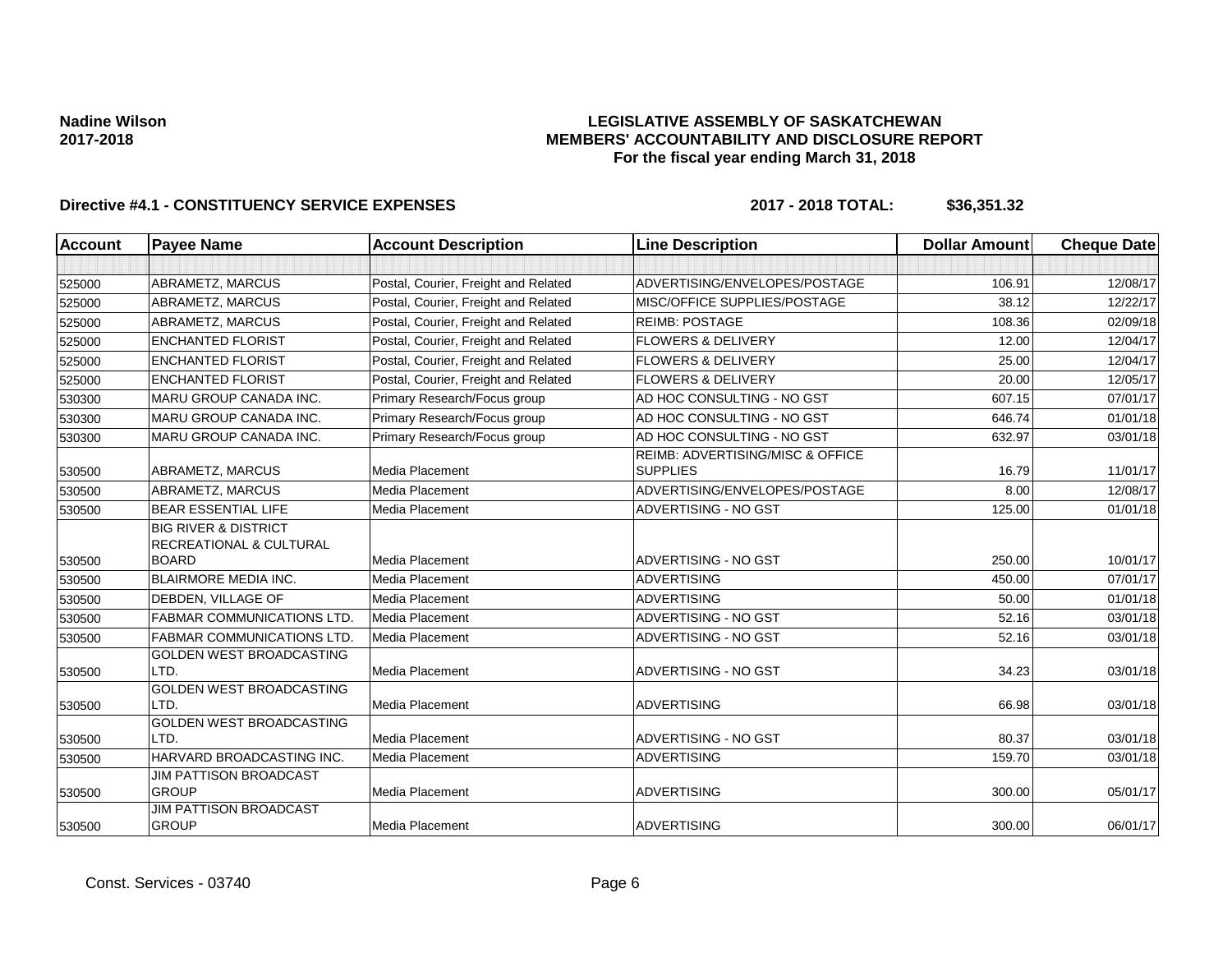### **LEGISLATIVE ASSEMBLY OF SASKATCHEWAN MEMBERS' ACCOUNTABILITY AND DISCLOSURE REPORT For the fiscal year ending March 31, 2018**

| <b>Account</b>   | <b>Payee Name</b>                                                                                | <b>Account Description</b> | <b>Line Description</b>                  | <b>Dollar Amount</b> | <b>Cheque Date</b> |
|------------------|--------------------------------------------------------------------------------------------------|----------------------------|------------------------------------------|----------------------|--------------------|
|                  |                                                                                                  |                            |                                          |                      |                    |
|                  | <b>JIM PATTISON BROADCAST</b>                                                                    |                            |                                          |                      |                    |
| 530500           | <b>GROUP</b>                                                                                     | Media Placement            | <b>ADVERTISING</b>                       | 300.00               | 07/01/17           |
|                  | <b>JIM PATTISON BROADCAST</b>                                                                    |                            |                                          |                      |                    |
| 530500           | <b>GROUP</b>                                                                                     | Media Placement            | <b>ADVERTISING</b>                       | 300.00               | 08/01/17           |
|                  | <b>JIM PATTISON BROADCAST</b>                                                                    |                            |                                          |                      |                    |
| 530500           | <b>GROUP</b>                                                                                     | Media Placement            | <b>ADVERTISING</b>                       | 72.14                | 03/01/18           |
|                  | <b>JIM PATTISON BROADCAST</b>                                                                    |                            |                                          |                      |                    |
| 530500           | <b>GROUP</b>                                                                                     | Media Placement            | <b>ADVERTISING</b>                       | 69.07                | 03/01/18           |
|                  | <b>MEATH PARK &amp; DISTRICT</b>                                                                 |                            |                                          |                      |                    |
| 530500           | <b>COMMUNITY CLUB</b>                                                                            | Media Placement            | <b>ADVERTISING</b>                       | 100.00               | 11/01/17           |
|                  | <b>NORTHERN REGIONAL</b>                                                                         |                            |                                          |                      |                    |
| 530500           | RECREATION CENTRE INC.                                                                           | Media Placement            | <b>ADVERTISING</b>                       | 375.00               | 10/01/17           |
|                  |                                                                                                  |                            |                                          |                      |                    |
| 530500           | P.A. SHOPPER (ADGRAPHICS LTD.) Media Placement                                                   |                            | <b>ADVERTISING</b>                       | 146.00               | 05/01/17           |
| 530500           | P.A. SHOPPER (ADGRAPHICS LTD.) Media Placement                                                   |                            | <b>ADVERTISING</b>                       | 146.00               | 05/08/17           |
|                  |                                                                                                  |                            |                                          |                      |                    |
| 530500           | P.A. SHOPPER (ADGRAPHICS LTD.) Media Placement                                                   |                            | <b>ADVERTISING</b>                       | 73.00                | 06/01/17           |
|                  |                                                                                                  |                            |                                          |                      |                    |
| 530500           | P.A. SHOPPER (ADGRAPHICS LTD.) Media Placement                                                   |                            | <b>ADVERTISING</b>                       | 114.00               | 07/01/17           |
| 530500           | P.A. SHOPPER (ADGRAPHICS LTD.) Media Placement                                                   |                            | <b>ADVERTISING</b>                       | 114.00               | 07/01/17           |
|                  |                                                                                                  |                            |                                          |                      |                    |
| 530500           | P.A. SHOPPER (ADGRAPHICS LTD.) Media Placement                                                   |                            | <b>ADVERTISING</b>                       | 124.50               | 08/07/17           |
|                  | P.A. SHOPPER (ADGRAPHICS LTD.) Media Placement                                                   |                            | <b>ADVERTISING</b>                       | 76.00                | 10/05/17           |
| 530500           |                                                                                                  |                            |                                          |                      |                    |
|                  |                                                                                                  |                            |                                          |                      | 11/01/17           |
|                  |                                                                                                  |                            |                                          |                      |                    |
| 530500           | P.A. SHOPPER (ADGRAPHICS LTD.) Media Placement                                                   |                            | ADVERTISING                              | 76.00                | 11/09/17           |
|                  |                                                                                                  |                            |                                          |                      | 12/01/17           |
| 530500<br>530500 | P.A. SHOPPER (ADGRAPHICS LTD.) Media Placement<br>P.A. SHOPPER (ADGRAPHICS LTD.) Media Placement |                            | <b>ADVERTISING</b><br><b>ADVERTISING</b> | 76.00<br>76.00       |                    |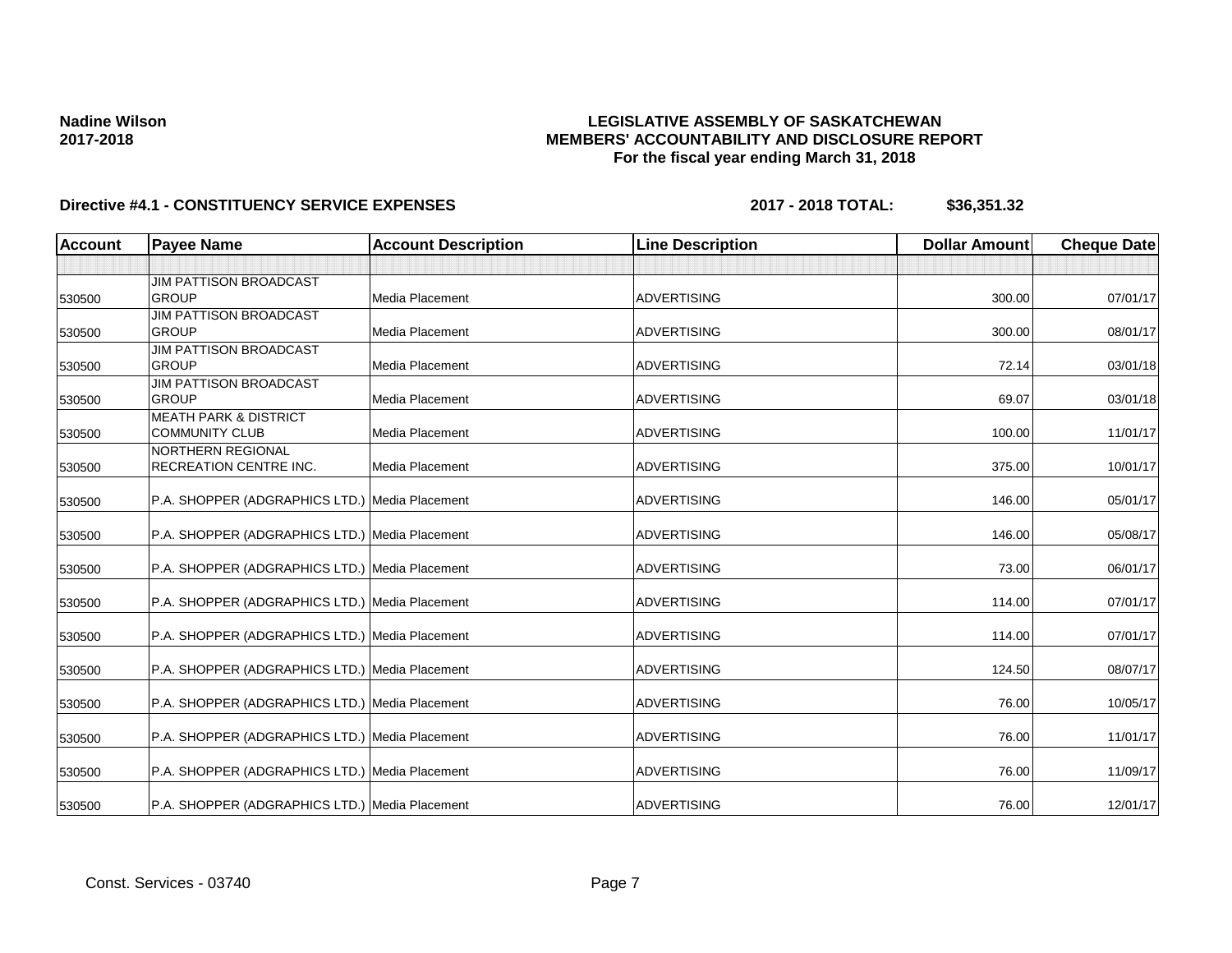### **LEGISLATIVE ASSEMBLY OF SASKATCHEWAN MEMBERS' ACCOUNTABILITY AND DISCLOSURE REPORT For the fiscal year ending March 31, 2018**

| <b>Account</b> | <b>Payee Name</b>                                         | <b>Account Description</b> | <b>Line Description</b> | <b>Dollar Amount</b> | <b>Cheque Date</b> |
|----------------|-----------------------------------------------------------|----------------------------|-------------------------|----------------------|--------------------|
|                |                                                           |                            |                         |                      |                    |
| 530500         | P.A. SHOPPER (ADGRAPHICS LTD.) Media Placement            |                            | <b>ADVERTISING</b>      | 357.88               | 12/01/17           |
| 530500         | P.A. SHOPPER (ADGRAPHICS LTD.) Media Placement            |                            | <b>ADVERTISING</b>      | 259.84               | 01/01/18           |
| 530500         | P.A. SHOPPER (ADGRAPHICS LTD.) Media Placement            |                            | <b>ADVERTISING</b>      | 357.88               | 01/25/18           |
| 530500         | P.A. SHOPPER (ADGRAPHICS LTD.) Media Placement            |                            | <b>ADVERTISING</b>      | 357.88               | 03/01/18           |
| 530500         | P.A. SHOPPER (ADGRAPHICS LTD.) Media Placement            |                            | <b>ADVERTISING</b>      | 357.88               | 03/29/18           |
| 530500         | PERFORMING ARTS DANCE<br><b>WAREHOUSE DANCE TEAM INC.</b> | Media Placement            | <b>ADVERTISING</b>      | 125.00               | 02/05/18           |
| 530500         | PORTERS (PRINTING)                                        | Media Placement            | <b>ADVERTISING</b>      | 151.58               | 06/09/17           |
| 530500         | POSTMEDIA NETWORK INC.                                    | Media Placement            | <b>ADVERTISING</b>      | 25.00                | 05/01/17           |
| 530500         | POSTMEDIA NETWORK INC.                                    | Media Placement            | <b>ADVERTISING</b>      | 25.00                | 05/01/17           |
| 530500         | POSTMEDIA NETWORK INC.                                    | Media Placement            | <b>ADVERTISING</b>      | 170.10               | 07/01/17           |
| 530500         | POSTMEDIA NETWORK INC.                                    | Media Placement            | <b>ADVERTISING</b>      | 45.00                | 08/01/17           |
| 530500         | POSTMEDIA NETWORK INC.                                    | <b>Media Placement</b>     | <b>ADVERTISING</b>      | 25.00                | 09/01/17           |
| 530500         | POSTMEDIA NETWORK INC.                                    | <b>Media Placement</b>     | <b>ADVERTISING</b>      | 75.00                | 09/01/17           |
| 530500         | POSTMEDIA NETWORK INC.                                    | Media Placement            | <b>ADVERTISING</b>      | 25.00                | 09/01/17           |
| 530500         | POSTMEDIA NETWORK INC.                                    | Media Placement            | <b>ADVERTISING</b>      | 25.00                | 09/01/17           |
| 530500         | POSTMEDIA NETWORK INC.                                    | Media Placement            | <b>ADVERTISING</b>      | 50.00                | 09/01/17           |
| 530500         | POSTMEDIA NETWORK INC.                                    | Media Placement            | <b>ADVERTISING</b>      | 136.00               | 09/01/17           |
| 530500         | POSTMEDIA NETWORK INC.                                    | <b>Media Placement</b>     | <b>ADVERTISING</b>      | 25.00                | 09/01/17           |
| 530500         | POSTMEDIA NETWORK INC.                                    | <b>Media Placement</b>     | <b>ADVERTISING</b>      | 178.00               | 09/01/17           |
| 530500         | POSTMEDIA NETWORK INC.                                    | Media Placement            | <b>ADVERTISING</b>      | 48.00                | 09/01/17           |
| 530500         | POSTMEDIA NETWORK INC.                                    | Media Placement            | <b>ADVERTISING</b>      | 25.00                | 09/01/17           |
| 530500         | POSTMEDIA NETWORK INC.                                    | Media Placement            | <b>ADVERTISING</b>      | 114.00               | 09/01/17           |
| 530500         | POSTMEDIA NETWORK INC.                                    | Media Placement            | <b>ADVERTISING</b>      | 57.00                | 09/01/17           |
| 530500         | POSTMEDIA NETWORK INC.                                    | Media Placement            | <b>ADVERTISING</b>      | 25.00                | 10/01/17           |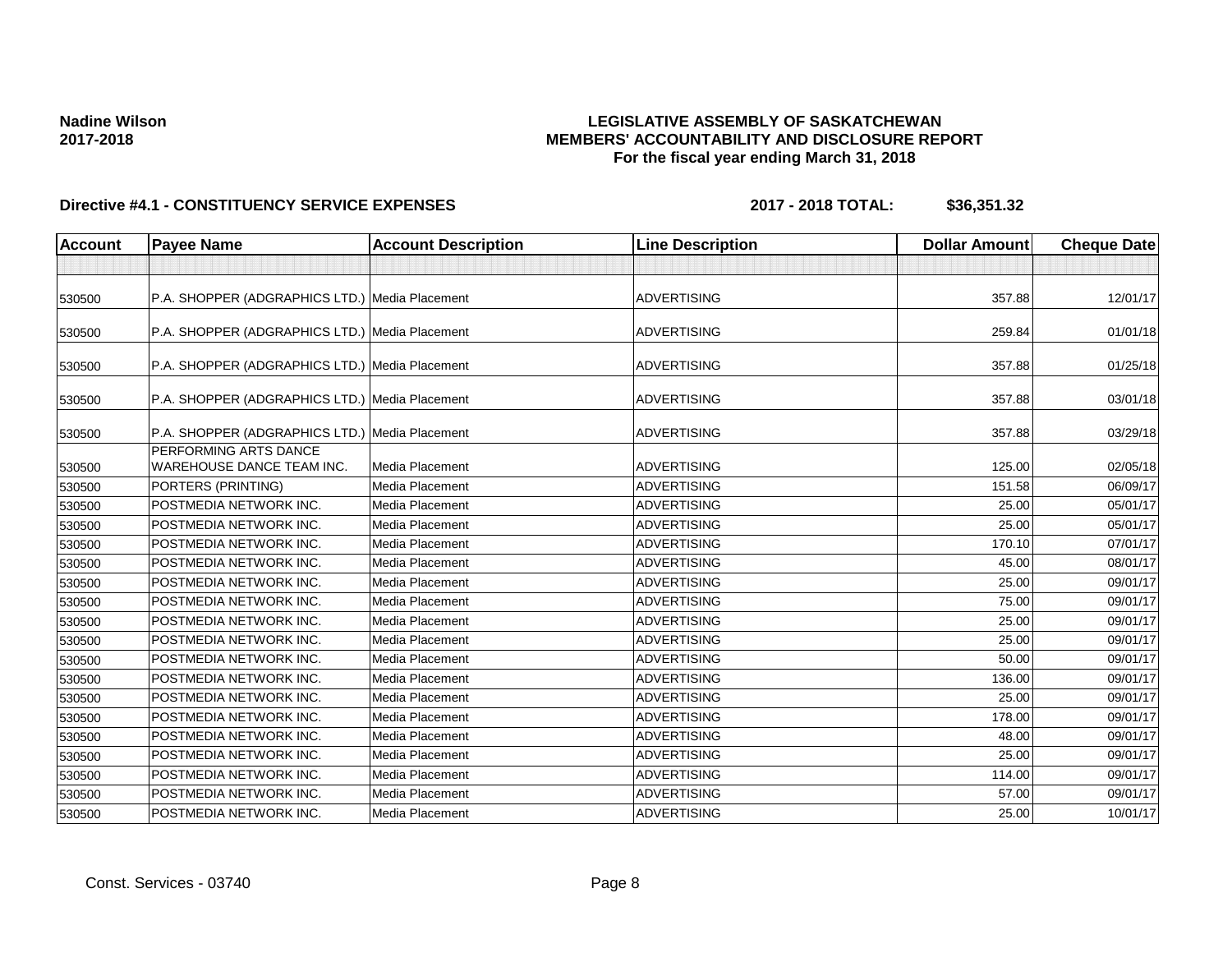### **LEGISLATIVE ASSEMBLY OF SASKATCHEWAN MEMBERS' ACCOUNTABILITY AND DISCLOSURE REPORT For the fiscal year ending March 31, 2018**

| <b>Account</b> | <b>Payee Name</b>                                        | <b>Account Description</b> | <b>Line Description</b>          | <b>Dollar Amount</b> | <b>Cheque Date</b> |
|----------------|----------------------------------------------------------|----------------------------|----------------------------------|----------------------|--------------------|
|                |                                                          |                            |                                  |                      |                    |
| 530500         | POSTMEDIA NETWORK INC.                                   | Media Placement            | <b>ADVERTISING</b>               | 40.00                | 10/01/17           |
| 530500         | POSTMEDIA NETWORK INC.                                   | Media Placement            | <b>ADVERTISING</b>               | 25.00                | 10/01/17           |
| 530500         | POSTMEDIA NETWORK INC.                                   | Media Placement            | <b>ADVERTISING</b>               | 50.00                | 10/01/17           |
| 530500         | POSTMEDIA NETWORK INC.                                   | Media Placement            | <b>ADVERTISING</b>               | 40.00                | 10/07/17           |
| 530500         | POSTMEDIA NETWORK INC.                                   | Media Placement            | <b>ADVERTISING</b>               | 112.50               | 11/01/17           |
| 530500         | POSTMEDIA NETWORK INC.                                   | <b>Media Placement</b>     | <b>ADVERTISING</b>               | 55.00                | 11/01/17           |
| 530500         | POSTMEDIA NETWORK INC.                                   | Media Placement            | <b>ADVERTISING</b>               | 43.00                | 11/11/17           |
| 530500         | POSTMEDIA NETWORK INC.                                   | Media Placement            | <b>ADVERTISING</b>               | 61.95                | 03/01/18           |
| 530500         | POSTMEDIA NETWORK INC.                                   | Media Placement            | <b>ADVERTISING</b>               | 123.90               | 03/01/18           |
| 530500         | PRINCE ALBERT BARVEENOK<br><b>UKRAINIAN DANCERS INC.</b> | Media Placement            | ADVERTISING - NADINE WILSON, MLA | 125.00               | 03/20/18           |
| 530500         | PRINCE ALBERT DAILY HERALD                               | Media Placement            | <b>ADVERTISING</b>               | 100.00               | 01/22/18           |
| 530500         | PRINCE ALBERT RAIDERS HOCKEY<br><b>CLUB</b>              | <b>Media Placement</b>     | ADVERTISING - NO GST             | 95.24                | 11/01/17           |
| 530500         | PRINCE ALBERT SPECIAL<br><b>OLYMPICS</b>                 | Media Placement            | <b>ADVERTISING</b>               | 50.00                | 03/14/18           |
| 530500         | PRINCE ALBERT WINTER FESTIVAL<br><b>SOCIETY</b>          | Media Placement            | <b>ADVERTISING</b>               | 125.00               | 02/09/18           |
| 530500         | RAWLCO RADIO LTD.                                        | Media Placement            | <b>ADVERTISING</b>               | 76.74                | 03/01/18           |
| 530500         | RAWLCO RADIO LTD.                                        | Media Placement            | <b>ADVERTISING</b>               | 76.74                | 03/01/18           |
| 530500         | RAWLCO RADIO LTD.                                        | Media Placement            | <b>ADVERTISING</b>               | 116.65               | 03/01/18           |
| 530500         | RAWLCO RADIO LTD.                                        | Media Placement            | <b>ADVERTISING</b>               | 104.37               | 03/01/18           |
| 530500         | SHELLBROOK CHRONICLE                                     | <b>Media Placement</b>     | <b>ADVERTISING</b>               | 107.33               | 04/07/17           |
| 530500         | SHELLBROOK CHRONICLE                                     | Media Placement            | <b>ADVERTISING</b>               | 71.67                | 07/01/17           |
| 530500         | SHELLBROOK CHRONICLE                                     | Media Placement            | <b>ADVERTISING</b>               | 100.00               | 08/01/17           |
| 530500         | SHELLBROOK CHRONICLE                                     | <b>Media Placement</b>     | <b>ADVERTISING</b>               | 107.33               | 10/10/17           |
| 530500         | SHELLBROOK CHRONICLE                                     | Media Placement            | <b>ADVERTISING</b>               | 55.83                | 11/10/17           |
| 530500         | SHELLBROOK CHRONICLE                                     | <b>Media Placement</b>     | <b>ADVERTISING</b>               | 8.34                 | 12/01/17           |
| 530500         | SHELLBROOK CHRONICLE                                     | Media Placement            | <b>ADVERTISING</b>               | 42.00                | 12/15/17           |
| 530500         | SHELLBROOK CHRONICLE                                     | <b>Media Placement</b>     | <b>ADVERTISING</b>               | 138.33               | 01/26/18           |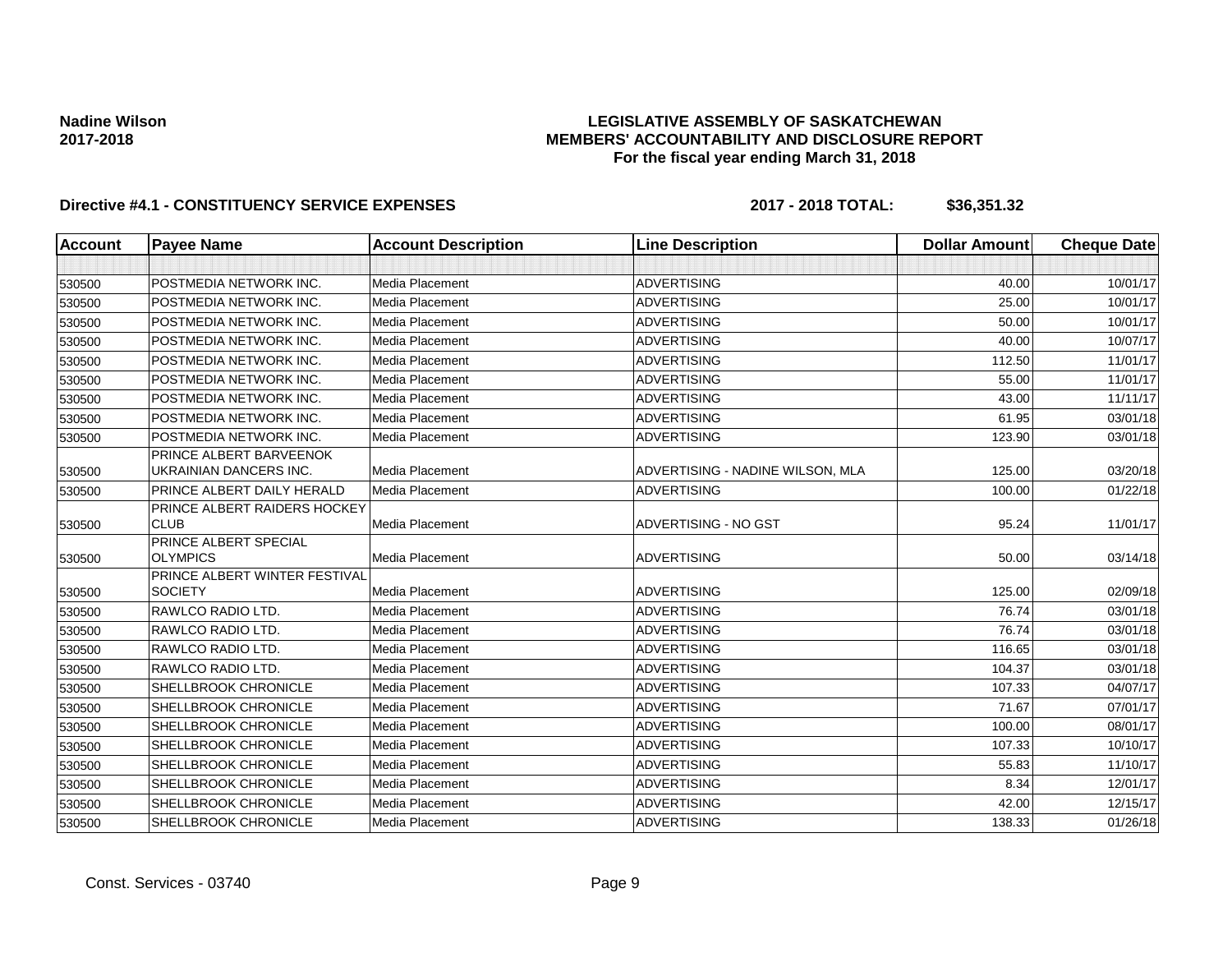### **LEGISLATIVE ASSEMBLY OF SASKATCHEWAN MEMBERS' ACCOUNTABILITY AND DISCLOSURE REPORT For the fiscal year ending March 31, 2018**

| <b>Account</b> | <b>Payee Name</b>         | <b>Account Description</b> | <b>Line Description</b> | <b>Dollar Amount</b> | <b>Cheque Date</b> |
|----------------|---------------------------|----------------------------|-------------------------|----------------------|--------------------|
|                |                           |                            |                         |                      |                    |
| 530500         | SHELLBROOK CHRONICLE      | <b>Media Placement</b>     | <b>ADVERTISING</b>      | 89.00                | 03/01/18           |
| 530500         | SHELLBROOK CHRONICLE      | Media Placement            | <b>ADVERTISING</b>      | 89.00                | 03/09/18           |
| 530500         | SHELLBROOK CHRONICLE      | <b>Media Placement</b>     | <b>ADVERTISING</b>      | 89.00                | 03/23/18           |
| 530500         | <b>SMEATON NEWSLETTER</b> | Media Placement            | <b>ADVERTISING</b>      | 35.00                | 05/01/17           |
| 530500         | <b>SMEATON NEWSLETTER</b> | <b>Media Placement</b>     | <b>ADVERTISING</b>      | 35.00                | 06/06/17           |
| 530500         | <b>STAR NEWS</b>          | Media Placement            | <b>ADVERTISING</b>      | 50.00                | 08/17/17           |
| 530500         | STAR NEWS PUBLISHING INC. | Media Placement            | <b>ADVERTISING</b>      | 25.00                | 05/01/17           |
| 530500         | STAR NEWS PUBLISHING INC. | Media Placement            | <b>ADVERTISING</b>      | 125.00               | 05/01/17           |
| 530500         | STAR NEWS PUBLISHING INC. | Media Placement            | <b>ADVERTISING</b>      | 25.00                | 05/01/17           |
| 530500         | STAR NEWS PUBLISHING INC. | Media Placement            | <b>ADVERTISING</b>      | 75.00                | 07/01/17           |
| 530500         | STAR NEWS PUBLISHING INC. | Media Placement            | <b>ADVERTISING</b>      | 50.00                | 09/01/17           |
| 530500         | STAR NEWS PUBLISHING INC. | Media Placement            | <b>ADVERTISING</b>      | 15.00                | 09/01/17           |
| 530500         | STAR NEWS PUBLISHING INC. | Media Placement            | <b>ADVERTISING</b>      | 25.00                | 09/07/17           |
| 530500         | STAR NEWS PUBLISHING INC. | <b>Media Placement</b>     | <b>ADVERTISING</b>      | 25.00                | 09/08/17           |
| 530500         | STAR NEWS PUBLISHING INC. | Media Placement            | <b>ADVERTISING</b>      | 25.00                | 09/09/17           |
| 530500         | STAR NEWS PUBLISHING INC. | Media Placement            | <b>ADVERTISING</b>      | 83.33                | 09/13/17           |
| 530500         | STAR NEWS PUBLISHING INC. | Media Placement            | <b>ADVERTISING</b>      | 50.00                | 09/14/17           |
| 530500         | STAR NEWS PUBLISHING INC. | Media Placement            | <b>ADVERTISING</b>      | 50.00                | 10/01/17           |
| 530500         | STAR NEWS PUBLISHING INC. | Media Placement            | <b>ADVERTISING</b>      | 50.00                | 10/12/17           |
| 530500         | STAR NEWS PUBLISHING INC. | Media Placement            | <b>ADVERTISING</b>      | 16.66                | 11/01/17           |
| 530500         | STAR NEWS PUBLISHING INC. | <b>Media Placement</b>     | <b>ADVERTISING</b>      | 16.67                | 11/01/17           |
| 530500         | STAR NEWS PUBLISHING INC. | Media Placement            | <b>ADVERTISING</b>      | 50.00                | 11/01/17           |
| 530500         | STAR NEWS PUBLISHING INC. | Media Placement            | <b>ADVERTISING</b>      | 16.67                | 11/01/17           |
| 530500         | STAR NEWS PUBLISHING INC. | Media Placement            | <b>ADVERTISING</b>      | 50.00                | 11/09/17           |
| 530500         | STAR NEWS PUBLISHING INC. | Media Placement            | <b>ADVERTISING</b>      | 100.00               | 11/14/17           |
| 530500         | STAR NEWS PUBLISHING INC. | Media Placement            | <b>ADVERTISING</b>      | 15.00                | 12/01/17           |
| 530500         | STAR NEWS PUBLISHING INC. | Media Placement            | <b>ADVERTISING</b>      | 50.00                | 12/01/17           |
| 530500         | STAR NEWS PUBLISHING INC. | Media Placement            | <b>ADVERTISING</b>      | 15.00                | 12/01/17           |
| 530500         | STAR NEWS PUBLISHING INC. | Media Placement            | <b>ADVERTISING</b>      | 50.00                | 12/07/17           |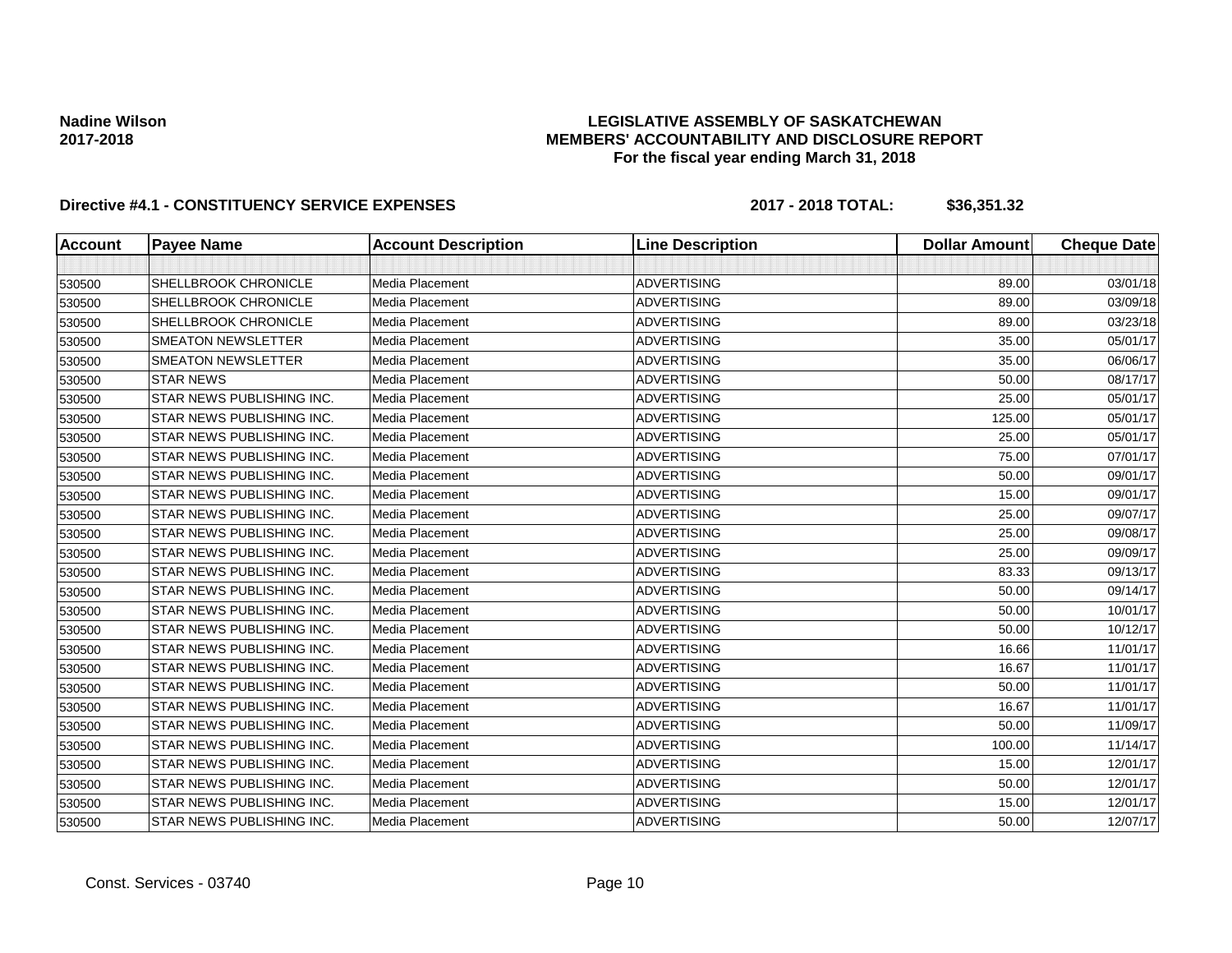### **LEGISLATIVE ASSEMBLY OF SASKATCHEWAN MEMBERS' ACCOUNTABILITY AND DISCLOSURE REPORT For the fiscal year ending March 31, 2018**

| <b>Account</b> | <b>Payee Name</b>                              | <b>Account Description</b> | <b>Line Description</b>                | <b>Dollar Amount</b> | <b>Cheque Date</b> |
|----------------|------------------------------------------------|----------------------------|----------------------------------------|----------------------|--------------------|
|                |                                                |                            |                                        |                      |                    |
| 530500         | STAR NEWS PUBLISHING INC.                      | Media Placement            | <b>ADVERTISING</b>                     | 50.00                | 01/01/18           |
| 530500         | STAR NEWS PUBLISHING INC.                      | Media Placement            | <b>ADVERTISING</b>                     | 50.00                | 01/11/18           |
| 530500         | STAR NEWS PUBLISHING INC.                      | <b>Media Placement</b>     | <b>ADVERTISING</b>                     | 25.00                | 01/18/18           |
| 530500         | STAR NEWS PUBLISHING INC.                      | Media Placement            | <b>ADVERTISING</b>                     | 25.00                | 01/25/18           |
| 530500         | STAR NEWS PUBLISHING INC.                      | Media Placement            | <b>ADVERTISING</b>                     | 50.00                | 01/25/18           |
| 530500         | STAR NEWS PUBLISHING INC.                      | Media Placement            | <b>ADVERTISING</b>                     | 50.00                | 03/01/18           |
| 530500         | STAR NEWS PUBLISHING INC.                      | Media Placement            | <b>ADVERTISING</b>                     | 125.00               | 03/10/18           |
| 530500         | STAR NEWS PUBLISHING INC.                      | Media Placement            | <b>ADVERTISING</b>                     | 125.00               | 03/15/18           |
| 530500         | <b>VACATIONLAND NEWS</b>                       | Media Placement            | <b>ADVERTISING</b>                     | 199.00               | 05/01/17           |
| 530500         | <b>VACATIONLAND NEWS</b>                       | Media Placement            | <b>ADVERTISING</b>                     | 899.00               | 01/01/18           |
| 530500         | <b>VACATIONLAND NEWS</b>                       | Media Placement            | <b>ADVERTISING</b>                     | 28.52                | 01/01/18           |
| 530500         | <b>WESTERN PRODUCER</b><br><b>PUBLICATIONS</b> | Media Placement            | <b>ADVERTISING</b>                     | 87.57                | 03/07/18           |
| 530800         | P.A. FASTPRINT INC.                            | Publications               | <b>NEWSLETTERS</b>                     | 1,325.00             | 05/01/17           |
| 530800         | P.A. FASTPRINT INC.                            | Publications               | POSTCARDS - NO GST                     | 132.50               | 02/08/18           |
| 530900         | ABRAMETZ, MARCUS                               | <b>Promotional Items</b>   | <b>DESK/OFFICE SUPPLIES/SASK FLAGS</b> | 86.58                | 10/01/17           |
| 530900         | <b>ENCHANTED FLORIST</b>                       | <b>Promotional Items</b>   | <b>FLOWERS</b>                         | 59.70                | 08/01/17           |
| 530900         | <b>ENCHANTED FLORIST</b>                       | <b>Promotional Items</b>   | <b>FLOWERS</b>                         | 70.30                | 08/01/17           |
| 530900         | <b>ENCHANTED FLORIST</b>                       | <b>Promotional Items</b>   | <b>FLORAL ARRANGEMENT</b>              | 75.60                | 12/01/17           |
| 530900         | <b>ENCHANTED FLORIST</b>                       | <b>Promotional Items</b>   | <b>FLOWERS &amp; DELIVERY</b>          | 53.00                | 12/04/17           |
| 530900         | <b>ENCHANTED FLORIST</b>                       | <b>Promotional Items</b>   | <b>FLOWERS &amp; DELIVERY</b>          | 211.96               | 12/04/17           |
| 530900         | <b>ENCHANTED FLORIST</b>                       | <b>Promotional Items</b>   | <b>FLOWERS &amp; DELIVERY</b>          | 53.00                | 12/05/17           |
| 530900         | <b>ENCHANTED FLORIST</b>                       | <b>Promotional Items</b>   | <b>FLORAL ARRANGEMENT</b>              | 118.00               | 02/01/18           |
| 530900         | <b>WESTERN LITHO PRINTERS LTD.</b>             | <b>Promotional Items</b>   | <b>CHRISTMAS CARDS</b>                 | 1,051.00             | 12/01/17           |
| 530900         | WILSON, NADINE A.                              | <b>Promotional Items</b>   | REIMB; FLOWERS/MISC. SUPPLIES          | 76.12                | 05/29/17           |
| 530900         | WILSON, NADINE A.                              | <b>Promotional Items</b>   | <b>REIMB: PLANTS</b>                   | 77.27                | 06/01/17           |
| 530900         | WILSON, NADINE A.                              | <b>Promotional Items</b>   | <b>REIMB: GREETING CARDS</b>           | 8.90                 | 06/01/17           |
| 530900         | WILSON, NADINE A.                              | <b>Promotional Items</b>   | REIMBURSE MISC OFFICE SUPPLIES         | 8.87                 | 06/07/17           |
| 530900         | WILSON, NADINE A.                              | <b>Promotional Items</b>   | <b>REIMB: GREETING CARDS</b>           | 17.65                | 06/20/17           |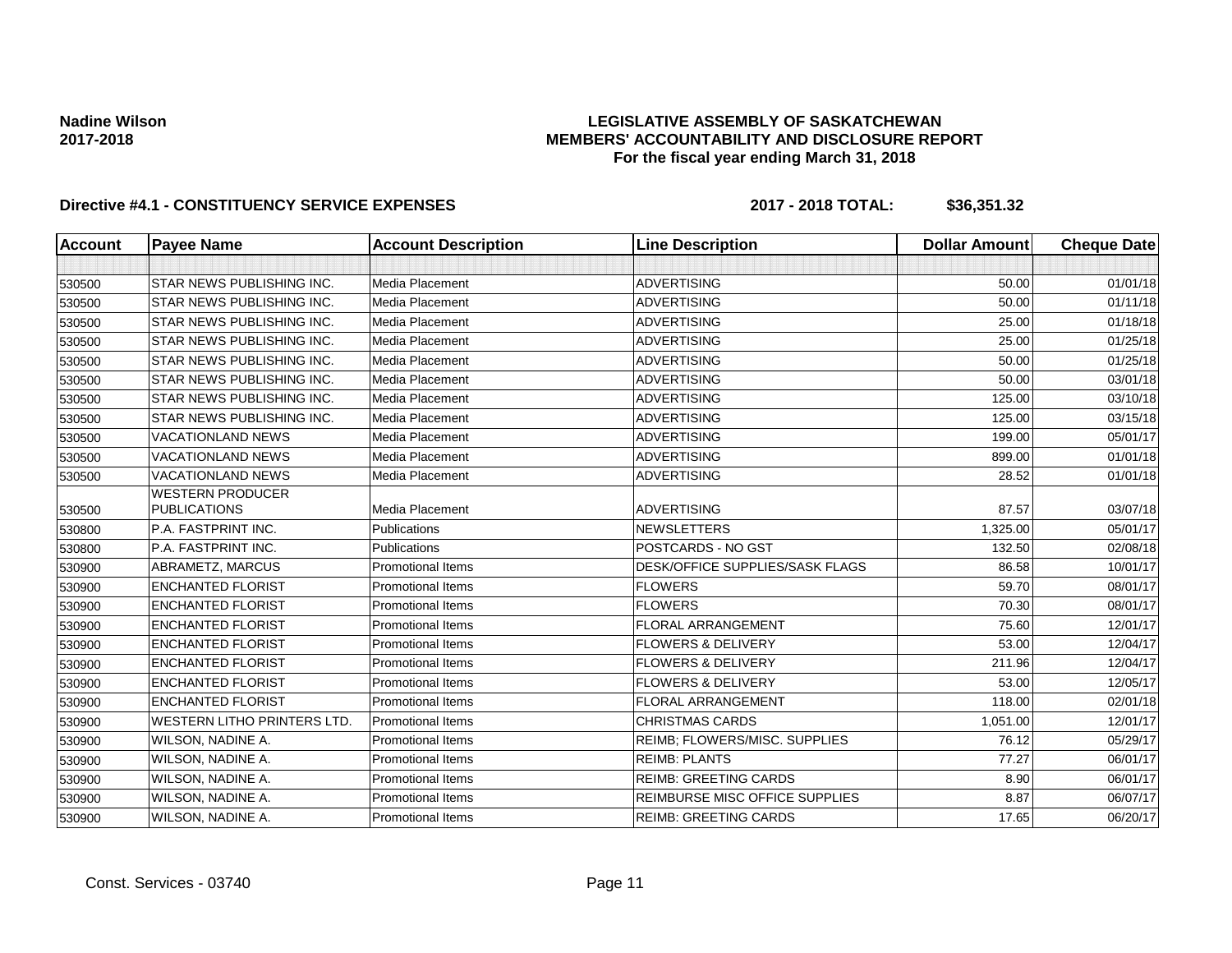### **LEGISLATIVE ASSEMBLY OF SASKATCHEWAN MEMBERS' ACCOUNTABILITY AND DISCLOSURE REPORT For the fiscal year ending March 31, 2018**

| <b>Account</b> | <b>Payee Name</b>        | <b>Account Description</b>   | <b>Line Description</b>                                          | <b>Dollar Amount</b> | <b>Cheque Date</b> |
|----------------|--------------------------|------------------------------|------------------------------------------------------------------|----------------------|--------------------|
|                |                          |                              |                                                                  |                      |                    |
| 530900         | WILSON, NADINE A.        | <b>Promotional Items</b>     | <b>FLOWERS</b>                                                   | 28.85                | 07/01/17           |
| 530900         | WILSON, NADINE A.        | <b>Promotional Items</b>     | REIMB: CARD/MISC.& OFFICE SUPPLIES                               | 4.43                 | 08/01/17           |
|                |                          |                              | REIMB: FLORAL ARRANGEMENT/MISC                                   |                      |                    |
| 530900         | <b>WILSON, NADINE A.</b> | <b>Promotional Items</b>     | <b>SUPPLIES</b>                                                  | 17.74                | 09/01/17           |
| 530900         | <b>WILSON, NADINE A.</b> | <b>Promotional Items</b>     | <b>REIMB: COMPUTER</b><br>ACCESSORIES/GREETING CARDS/MISC        | 31.92                | 10/21/17           |
|                |                          |                              | <b>REIMB: GREETING CARDS/MISC &amp; OFFICE</b>                   |                      |                    |
| 530900         | <b>WILSON, NADINE A.</b> | <b>Promotional Items</b>     | <b>SUPPLIES</b>                                                  | 54.26                | 11/01/17           |
| 530900         | <b>WILSON, NADINE A.</b> | <b>Promotional Items</b>     | REIMB: GREETING CARD/MISC OFFICE<br><b>SUPPLIES</b>              | 13.27                | 11/10/17           |
| 530900         | WILSON, NADINE A.        | <b>Promotional Items</b>     | REIMB: GREETING CARDS/MISC OFFICE<br><b>SUPPLIES</b>             | 50.38                | 11/14/17           |
| 530900         | <b>WILSON, NADINE A.</b> | <b>Promotional Items</b>     | <b>REIMB: GREETING CARD/MISC &amp; OFFICE</b><br><b>SUPPLIES</b> | 7.76                 | 01/12/18           |
|                |                          |                              | <b>REIMB: GREETING CARDS/MISC &amp; OFFICE</b>                   |                      |                    |
| 530900         | <b>WILSON, NADINE A.</b> | <b>Promotional Items</b>     | <b>SUPPLIES</b>                                                  | 10.81                | 01/23/18           |
| 530900         | WILSON, NADINE A.        | <b>Promotional Items</b>     | <b>REIMB: CARDS&amp;OFFICE SUPPLIES</b>                          | 16.63                | 02/08/18           |
| 530900         | <b>WILSON, NADINE A.</b> | <b>Promotional Items</b>     | <b>REIMB: GREETING CARD/OFFICE</b><br>SUPPLIES/SD CARD           | 15.48                | 02/08/18           |
| 530900         | <b>WILSON, NADINE A.</b> | <b>Promotional Items</b>     | <b>REIMB: CARDS</b>                                              | 6.60                 | 02/21/18           |
| 531100         | <b>SIGN SHACK</b>        | <b>Exhibits and Displays</b> | <b>SIGNS</b>                                                     | 847.45               | 05/01/17           |
| 531100         | <b>SIGN SHACK</b>        | <b>Exhibits and Displays</b> | <b>SIGNS</b>                                                     | 556.50               | 08/17/17           |
| 542000         | <b>ABRAMETZ, MARCUS</b>  | Travel                       | C.A. TRAVEL                                                      | 273.11               | 05/01/17           |
| 542000         | <b>ABRAMETZ, MARCUS</b>  | Travel                       | C.A. TRAVEL                                                      | 88.97                | 05/23/17           |
| 542000         | ABRAMETZ, MARCUS         | Travel                       | C.A. TRAVEL MAY 26-30, 2017                                      | 154.20               | 06/01/17           |
| 542000         | ABRAMETZ, MARCUS         | Travel                       | CA TRAVEL: JUNE 8, 2017                                          | 64.68                | 06/08/17           |
| 542000         | <b>ABRAMETZ, MARCUS</b>  | Travel                       | C.A. TRAVEL                                                      | 123.21               | 07/01/17           |
| 542000         | ABRAMETZ, MARCUS         | Travel                       | C.A. TRAVEL                                                      | 19.13                | 07/01/17           |
| 542000         | ABRAMETZ, MARCUS         | Travel                       | C.A. TRAVEL AUGUST 1, 2017                                       | 157.34               | 08/01/17           |
| 542000         | ABRAMETZ, MARCUS         | Travel                       | C.A. TRAVEL                                                      | 244.99               | 08/18/17           |
| 542000         | <b>ABRAMETZ, MARCUS</b>  | Travel                       | C.A. TRAVEL OCTOBER 4 & 5, 2017                                  | 496.41               | 10/05/17           |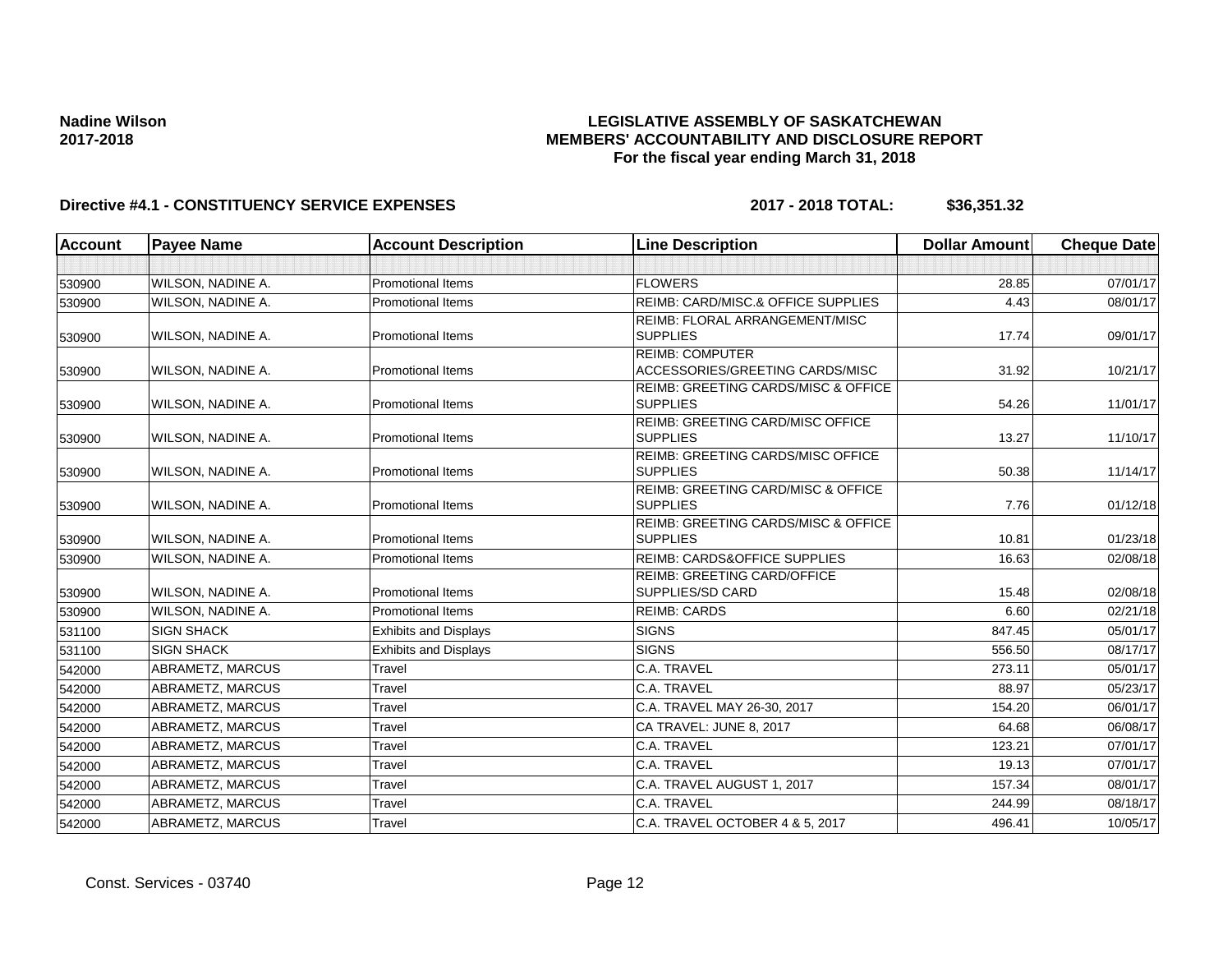### **LEGISLATIVE ASSEMBLY OF SASKATCHEWAN MEMBERS' ACCOUNTABILITY AND DISCLOSURE REPORT For the fiscal year ending March 31, 2018**

| Account | <b>Payee Name</b>               | <b>Account Description</b>                                        | <b>Line Description</b>                             | <b>Dollar Amount</b> | <b>Cheque Date</b> |
|---------|---------------------------------|-------------------------------------------------------------------|-----------------------------------------------------|----------------------|--------------------|
|         |                                 |                                                                   |                                                     |                      |                    |
| 542000  | ABRAMETZ, MARCUS                | Travel                                                            | C.A. TRAVEL OCTOBER 12-13, 2017                     | 78.97                | 10/13/17           |
| 542000  | ABRAMETZ, MARCUS                | Travel                                                            | C.A. TRAVEL OCTOBER 18 & 19, 2017                   | 26.00                | 11/01/17           |
| 542000  | ABRAMETZ, MARCUS                | Travel                                                            | C.A. TRAVEL OCT 27 & NOV 11, 2017                   | 116.37               | 11/11/17           |
| 542000  | ABRAMETZ, MARCUS                | Travel                                                            | C.A. TRAVEL NOVEMBER 17, 2017                       | 39.83                | 11/17/17           |
| 542000  | ABRAMETZ, MARCUS                | Travel                                                            | C.A. TRAVEL DECEMBER 15, 2017                       | 138.93               | 12/15/17           |
| 542000  | ABRAMETZ, MARCUS                | Travel                                                            | C.A. TRAVEL FEBRUARY 16-23, 2018                    | 195.95               | 03/01/18           |
| 542000  | ABRAMETZ, MARCUS                | Travel                                                            | C.A. TRAVEL MARCH 27, 2018                          | 88.12                | 03/27/18           |
| 542000  | MALENFANT, CORA M               | Travel                                                            | C.A. TRAVEL JANUARY 2018                            | 102.79               | 01/17/18           |
| 543201  | <b>LEGISLATIVE FOOD SERVICE</b> | Deputy Minister/Ministry Head Business<br>Expenses - Refreshments | <b>STUDENT DRINKS</b>                               | 46.64                | 03/22/18           |
| 550200  | ABRAMETZ, MARCUS                | Books, Mags and Ref Materials                                     | RM MAP OF GARDEN RIVER                              | 26.50                | 01/01/18           |
| 550200  | SHELLBROOK CHRONICLE            | Books, Mags and Ref Materials                                     | SUBSCRIPTION - JANUARY 2019                         | 70.00                | 01/29/18           |
| 550200  | STAR NEWS PUBLISHING INC.       | Books, Mags and Ref Materials                                     | 572336 1YR SUBSCRIPTION RENEWAL                     | 180.45               | 08/01/17           |
| 555000  | ABRAMETZ, MARCUS                | Other Material and Supplies                                       | OFFICE SUPPLIES/POSTAGE                             | 239.43               | 05/01/17           |
| 555000  | ABRAMETZ, MARCUS                | Other Material and Supplies                                       | MISC. SUPPLIES                                      | 52.37                | 05/01/17           |
| 555000  | ABRAMETZ, MARCUS                | Other Material and Supplies                                       | MISC. SUPPLIES                                      | 25.57                | 05/01/17           |
| 555000  | ABRAMETZ, MARCUS                | <b>Other Material and Supplies</b>                                | POSTAGE/OFFICE SUPPLIES                             | 13.27                | 05/23/17           |
| 555000  | ABRAMETZ, MARCUS                | Other Material and Supplies                                       | <b>REIMB: OFFICE SUPPLIES</b>                       | 24.00                | 06/01/17           |
| 555000  | ABRAMETZ, MARCUS                | Other Material and Supplies                                       | POSTAGE/MISC SUPPLIES                               | 63.66                | 06/12/17           |
| 555000  | ABRAMETZ, MARCUS                | <b>Other Material and Supplies</b>                                | MISC. SUPPLIES                                      | 59.98                | 07/04/17           |
| 555000  | ABRAMETZ, MARCUS                | Other Material and Supplies                                       | REIMB: MISC. & OFFICE SUPPLIES                      | 11.98                | 08/01/17           |
| 555000  | ABRAMETZ, MARCUS                | Other Material and Supplies                                       | POSTAGE/MISC.                                       | 15.88                | 08/18/17           |
| 555000  | ABRAMETZ, MARCUS                | Other Material and Supplies                                       | POSTAGE/MISC OFFICE SUPPLIES                        | 18.52                | 09/01/17           |
| 555000  | ABRAMETZ, MARCUS                | Other Material and Supplies                                       | <b>MISC OFFICE SUPPLIES</b>                         | 14.42                | 09/18/17           |
| 555000  | ABRAMETZ, MARCUS                | Other Material and Supplies                                       | DESK/OFFICE SUPPLIES/SASK FLAGS                     | 22.19                | 10/01/17           |
| 555000  | ABRAMETZ, MARCUS                | Other Material and Supplies                                       | REIMB: ADVERTISING/MISC & OFFICE<br><b>SUPPLIES</b> | 44.39                | 11/01/17           |
| 555000  | ABRAMETZ, MARCUS                | Other Material and Supplies                                       | ADVERTISING/ENVELOPES/POSTAGE                       | 21.94                | 12/08/17           |
| 555000  | ABRAMETZ, MARCUS                | Other Material and Supplies                                       | MISC/OFFICE SUPPLIES/POSTAGE                        | 19.61                | 12/22/17           |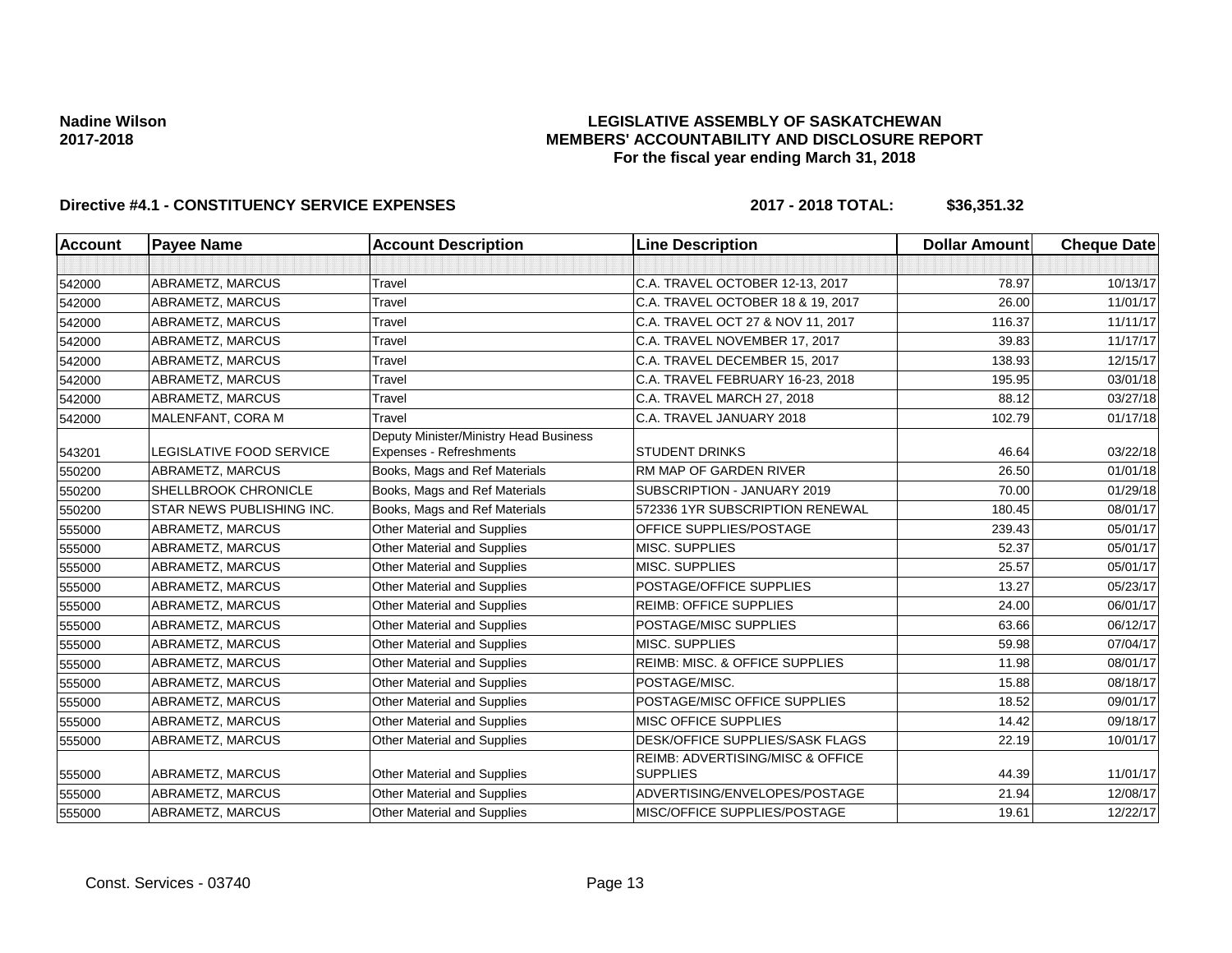### **LEGISLATIVE ASSEMBLY OF SASKATCHEWAN MEMBERS' ACCOUNTABILITY AND DISCLOSURE REPORT For the fiscal year ending March 31, 2018**

| <b>Account</b> | <b>Payee Name</b>           | <b>Account Description</b>         | <b>Line Description</b>                   | <b>Dollar Amount</b> | <b>Cheque Date</b> |
|----------------|-----------------------------|------------------------------------|-------------------------------------------|----------------------|--------------------|
|                |                             |                                    |                                           |                      |                    |
| 555000         | ABRAMETZ, MARCUS            | Other Material and Supplies        | MISC OFFICE SUPPLIES                      | 21.44                | 01/27/18           |
| 555000         | ABRAMETZ, MARCUS            | Other Material and Supplies        | MISC OFFICE SUPPLIES                      | 13.31                | 02/13/18           |
| 555000         | ABRAMETZ, MARCUS            | Other Material and Supplies        | REIMB: MISC. & OFFICE SUPPLIES            | 15.40                | 03/01/18           |
| 555000         | ABRAMETZ, MARCUS            | Other Material and Supplies        | <b>MISC &amp; OFFICE SUPPLIES</b>         | 28.64                | 03/18/18           |
| 555000         | ABRAMETZ, MARCUS            | Other Material and Supplies        | <b>MISC &amp; OFFICE SUPPLIES</b>         | 12.18                | 03/20/18           |
| 555000         | <b>B &amp; P WATER SHOP</b> | Other Material and Supplies        | <b>BOTTLED WATER</b>                      | 20.00                | 05/11/17           |
| 555000         | <b>B &amp; P WATER SHOP</b> | Other Material and Supplies        | <b>BOTTLED WATER</b>                      | 20.00                | 08/01/17           |
| 555000         | <b>B &amp; P WATER SHOP</b> | Other Material and Supplies        | <b>BOTTLED WATER</b>                      | 15.00                | 09/01/17           |
| 555000         | <b>B &amp; P WATER SHOP</b> | Other Material and Supplies        | <b>BOTTLED WATER</b>                      | 15.00                | 11/01/17           |
| 555000         | <b>B &amp; P WATER SHOP</b> | Other Material and Supplies        | <b>BOTTLED WATER</b>                      | 15.00                | 02/01/18           |
| 555000         | <b>B &amp; P WATER SHOP</b> | Other Material and Supplies        | <b>BOTTLED WATER</b>                      | 20.00                | 02/09/18           |
| 555000         | MALENFANT, CORA M           | <b>Other Material and Supplies</b> | <b>OFFICE SUPPLIES</b>                    | 13.29                | 01/03/18           |
| 555000         | WILSON, NADINE A.           | Other Material and Supplies        | <b>REIMB: GREETING CARD</b>               | 3.30                 | 04/03/17           |
| 555000         | WILSON, NADINE A.           | Other Material and Supplies        | <b>REIMB: CELLPHONE HOLDER</b>            | 33.30                | 04/21/17           |
| 555000         | WILSON, NADINE A.           | Other Material and Supplies        | <b>REIMB; MISC. SUPPLIES</b>              | 24.87                | 05/01/17           |
| 555000         | WILSON, NADINE A.           | Other Material and Supplies        | <b>REIMB; MISC. SUPPLIES</b>              | 95.17                | 05/01/17           |
| 555000         | WILSON, NADINE A.           | Other Material and Supplies        | <b>REIMB; MISC. SUPPLIES</b>              | 131.46               | 05/02/17           |
| 555000         | WILSON, NADINE A.           | <b>Other Material and Supplies</b> | <b>REIMB: OFFICE SUPPLIES</b>             | 23.14                | 05/10/17           |
| 555000         | WILSON, NADINE A.           | Other Material and Supplies        | REIMB; FLOWERS/MISC. SUPPLIES             | 55.68                | 05/29/17           |
| 555000         | WILSON, NADINE A.           | <b>Other Material and Supplies</b> | REIMB; MISC. SUPP.                        | 19.78                | 06/01/17           |
| 555000         | WILSON, NADINE A.           | Other Material and Supplies        | REIMB: MISC. & OFFICE SUPPLIES            | 31.17                | 06/01/17           |
| 555000         | WILSON, NADINE A.           | Other Material and Supplies        | REIMBURSE MISC OFFICE SUPPLIES            | 34.50                | 06/07/17           |
| 555000         | WILSON, NADINE A.           | Other Material and Supplies        | REIMB; MISC. OFFICE SUPPLIES              | 43.62                | 07/04/17           |
| 555000         | WILSON, NADINE A.           | Other Material and Supplies        | <b>REIMB; OFFICE SUPPLIES</b>             | 130.08               | 07/10/17           |
| 555000         | WILSON, NADINE A.           | Other Material and Supplies        | REIMB: MISC. & OFFICE SUPPLIES            | 11.20                | 08/01/17           |
| 555000         | WILSON, NADINE A.           | Other Material and Supplies        | <b>REIMB: OFFICE SUPPLIES</b>             | 11.53                | 08/01/17           |
| 555000         | WILSON, NADINE A.           | Other Material and Supplies        | REIMB: CARD/MISC.& OFFICE SUPPLIES        | 42.87                | 08/01/17           |
| 555000         | WILSON, NADINE A.           | Other Material and Supplies        | <b>REIMB: MISC. &amp; OFFICE SUPPLIES</b> | 64.35                | 08/08/17           |
| 555000         | WILSON, NADINE A.           | Other Material and Supplies        | <b>REIMB; CARDS</b>                       | 8.87                 | 08/17/17           |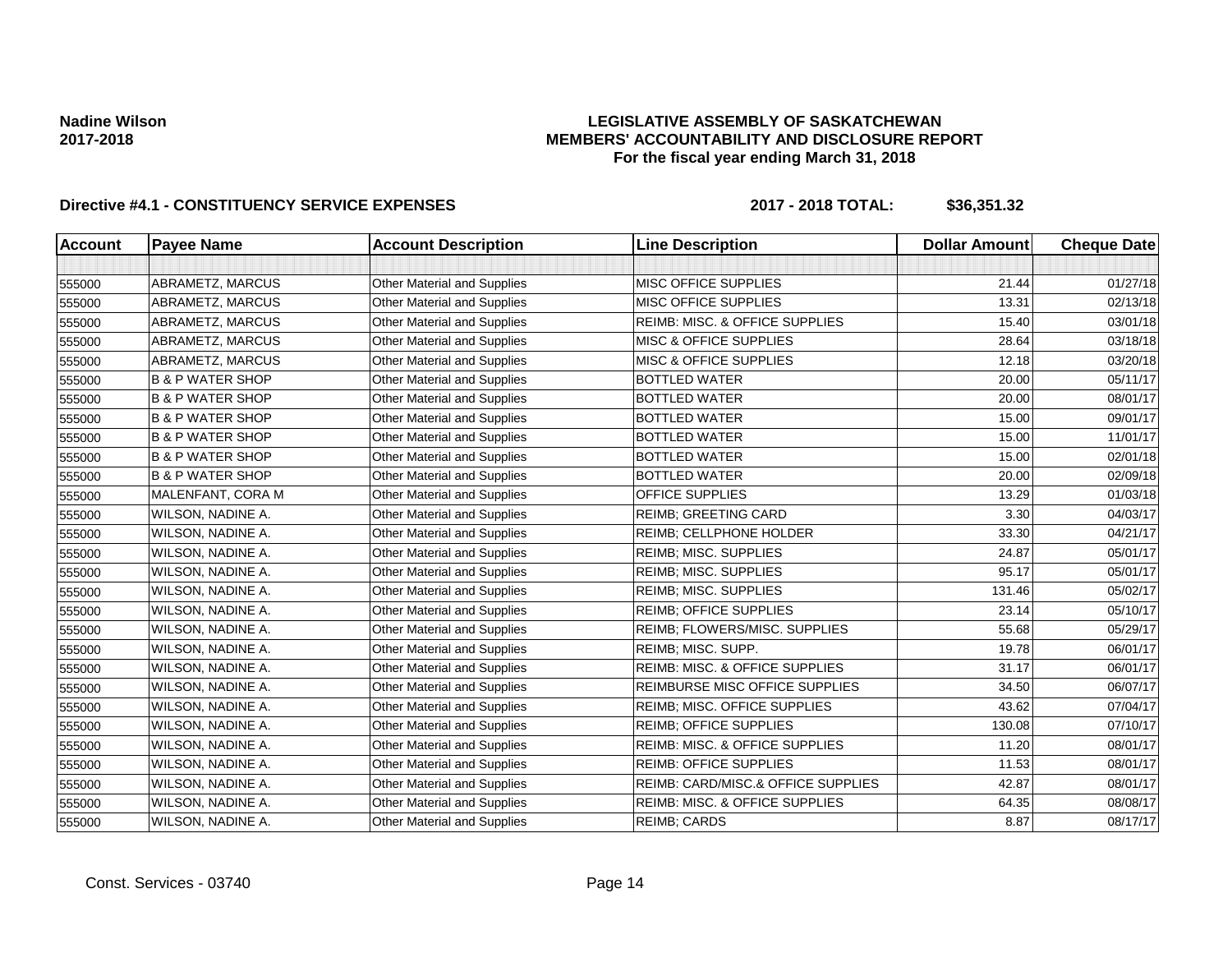### **LEGISLATIVE ASSEMBLY OF SASKATCHEWAN MEMBERS' ACCOUNTABILITY AND DISCLOSURE REPORT For the fiscal year ending March 31, 2018**

| <b>Account</b> | <b>Payee Name</b> | <b>Account Description</b>         | <b>Line Description</b>                                           | <b>Dollar Amount</b> | <b>Cheque Date</b> |
|----------------|-------------------|------------------------------------|-------------------------------------------------------------------|----------------------|--------------------|
|                |                   |                                    |                                                                   |                      |                    |
| 555000         | WILSON, NADINE A. | Other Material and Supplies        | <b>REIMB; MISC. SUPPLIES</b>                                      | 88.07                | 08/28/17           |
|                |                   |                                    | REIMB: FLORAL ARRANGEMENT/MISC                                    |                      |                    |
| 555000         | WILSON, NADINE A. | Other Material and Supplies        | <b>SUPPLIES</b>                                                   | 14.40                | 09/01/17           |
| 555000         | WILSON, NADINE A. | Other Material and Supplies        | REIMB: MISC. & OFFICE SUPPLIES                                    | 58.88                | 09/01/17           |
| 555000         | WILSON, NADINE A. | <b>Other Material and Supplies</b> | <b>REIMB: MISC OFFICE SUPPLIES</b>                                | 71.47                | 09/27/17           |
| 555000         | WILSON, NADINE A. | Other Material and Supplies        | <b>REIMB: MISC OFFICE SUPPLIES</b>                                | 5.55                 | 10/10/17           |
| 555000         | WILSON, NADINE A. | Other Material and Supplies        | <b>REIMB: COMPUTER</b><br>ACCESSORIES/GREETING CARDS/MISC         | 26.60                | 10/21/17           |
| 555000         | WILSON, NADINE A. | Other Material and Supplies        | <b>REIMB: GREETING CARDS/MISC &amp; OFFICE</b><br><b>SUPPLIES</b> | 54.00                | 11/01/17           |
| 555000         | WILSON, NADINE A. | Other Material and Supplies        | REIMB: GREETING CARD/MISC OFFICE<br><b>SUPPLIES</b>               | 38.99                | 11/10/17           |
| 555000         | WILSON, NADINE A. | Other Material and Supplies        | REIMB: GREETING CARDS/MISC OFFICE<br><b>SUPPLIES</b>              | 17.98                | 11/14/17           |
| 555000         | WILSON, NADINE A. | Other Material and Supplies        | <b>REIMB: MISC OFFICE PRODUCTS</b>                                | 60.81                | 11/21/17           |
| 555000         | WILSON, NADINE A. | Other Material and Supplies        | <b>SUPPLIES</b>                                                   | 54.56                | 11/27/17           |
| 555000         | WILSON, NADINE A. | <b>Other Material and Supplies</b> | REIMB: MISC. & OFFICE SUPPLIES                                    | 29.94                | 12/01/17           |
| 555000         | WILSON, NADINE A. | Other Material and Supplies        | <b>REIMB: MISC &amp; OFFICE SUPPLIES</b>                          | 37.64                | 12/27/17           |
| 555000         | WILSON, NADINE A. | Other Material and Supplies        | <b>REIMB: MISC OFFICE SUPPLIES</b>                                | 89.43                | 01/01/18           |
| 555000         | WILSON, NADINE A. | Other Material and Supplies        | REIMB: GREETING CARD/MISC & OFFICE<br><b>SUPPLIES</b>             | 77.20                | 01/12/18           |
| 555000         | WILSON, NADINE A. | Other Material and Supplies        | REIMB: GREETING CARDS/MISC & OFFICE<br><b>SUPPLIES</b>            | 53.32                | 01/23/18           |
| 555000         | WILSON, NADINE A. | Other Material and Supplies        | <b>REIMB: MISC &amp; OFFICE SUPPLIES</b>                          | 98.75                | 01/30/18           |
| 555000         | WILSON, NADINE A. | Other Material and Supplies        | REIMB: CARDS&OFFICE SUPPLIES                                      | 27.32                | 02/08/18           |
| 555000         | WILSON, NADINE A. | <b>Other Material and Supplies</b> | REIMB: GREETING CARD/OFFICE<br>SUPPLIES/SD CARD                   | 88.56                | 02/08/18           |
| 555000         | WILSON, NADINE A. | Other Material and Supplies        | REIMB: MISC. & OFFICE SUPPLIES                                    | 61.19                | 02/15/18           |
| 555000         | WILSON, NADINE A. | Other Material and Supplies        | <b>REIMB: MISC OFFICE SUPPLIES</b>                                | 146.26               | 03/09/18           |
| 555000         | WILSON, NADINE A. | <b>Other Material and Supplies</b> | <b>REIMB: MISC &amp; OFFICE SUPPLIES</b>                          | 40.70                | 03/29/18           |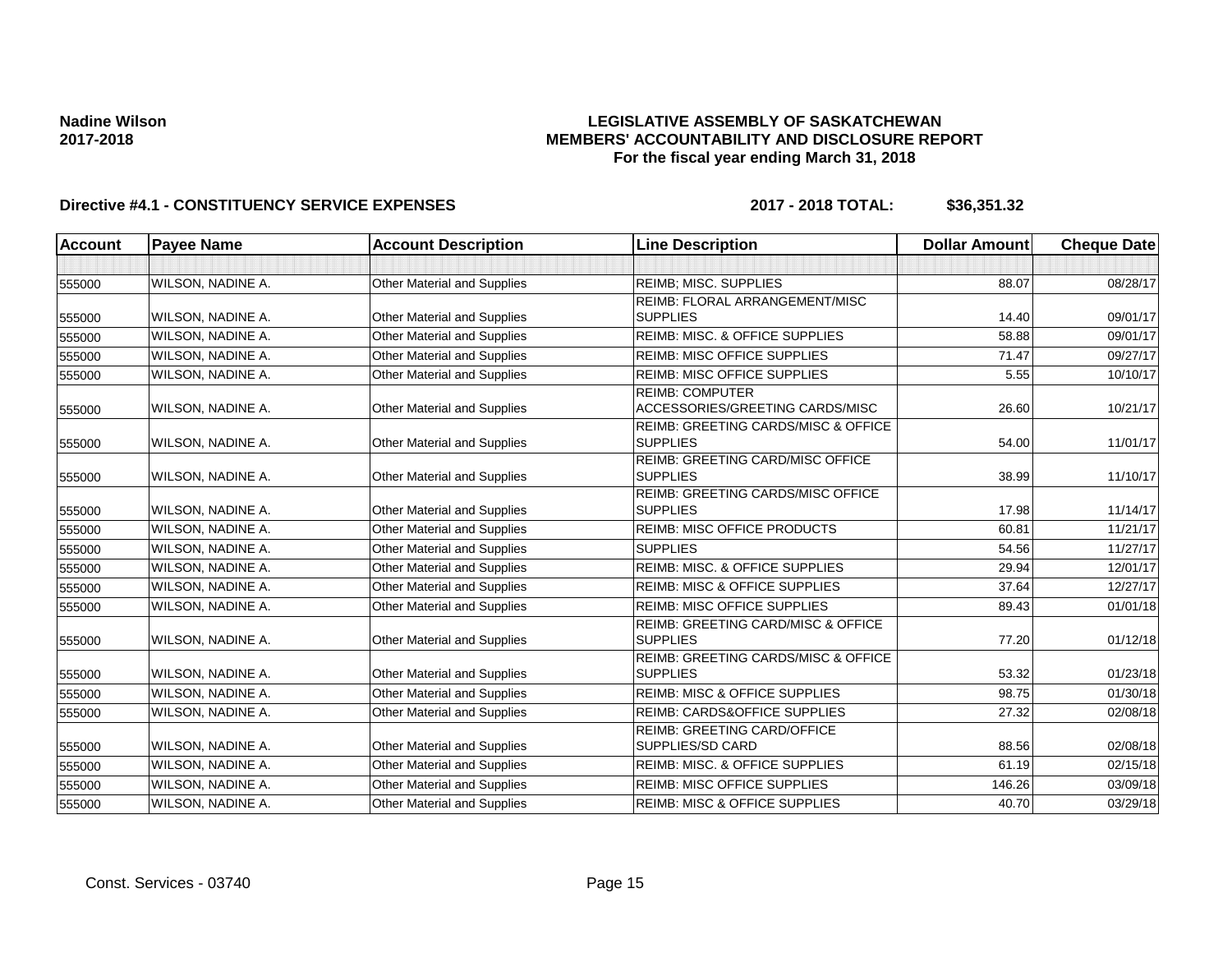### **LEGISLATIVE ASSEMBLY OF SASKATCHEWAN MEMBERS' ACCOUNTABILITY AND DISCLOSURE REPORT For the fiscal year ending March 31, 2018**

| <b>Account</b> | <b>Payee Name</b>        | <b>Account Description</b>           | <b>Line Description</b>                 | Dollar Amount | <b>Cheque Datel</b> |
|----------------|--------------------------|--------------------------------------|-----------------------------------------|---------------|---------------------|
|                |                          |                                      |                                         |               |                     |
|                |                          |                                      | <b>REIMB: COMPUTER</b>                  |               |                     |
| 564300         | WILSON, NADINE A.        | Computer Hardware - Exp.             | ACCESSORIES/GREETING CARDS/MISC         | 81.51         | 10/21/17            |
| 564300         | <b>WILSON, NADINE A.</b> | Computer Hardware - Exp.             | <b>SUPPLIES</b>                         | 244.20        | 11/27/17            |
| 564300         | <b>WILSON, NADINE A.</b> | Computer Hardware - Exp.             | <b>REIMB: IMPAC 27</b>                  | 2,670.66      | 01/15/18            |
| 564300         | <b>WILSON, NADINE A.</b> | Computer Hardware - Exp.             | <b>REIMB: 1TB INTERNAL DRIVE</b>        | 65.47         | 02/01/18            |
|                |                          |                                      | <b>REIMB: GREETING CARD/OFFICE</b>      |               |                     |
| 564300         | WILSON, NADINE A.        | Computer Hardware - Exp.             | SUPPLIES/SD CARD                        | 27.75         | 02/08/18            |
| 565200         | ABRAMETZ, MARCUS         | Office Furniture and Equipment - Exp | <b>IDESK/OFFICE SUPPLIES/SASK FLAGS</b> | 251.99        | 10/01/17            |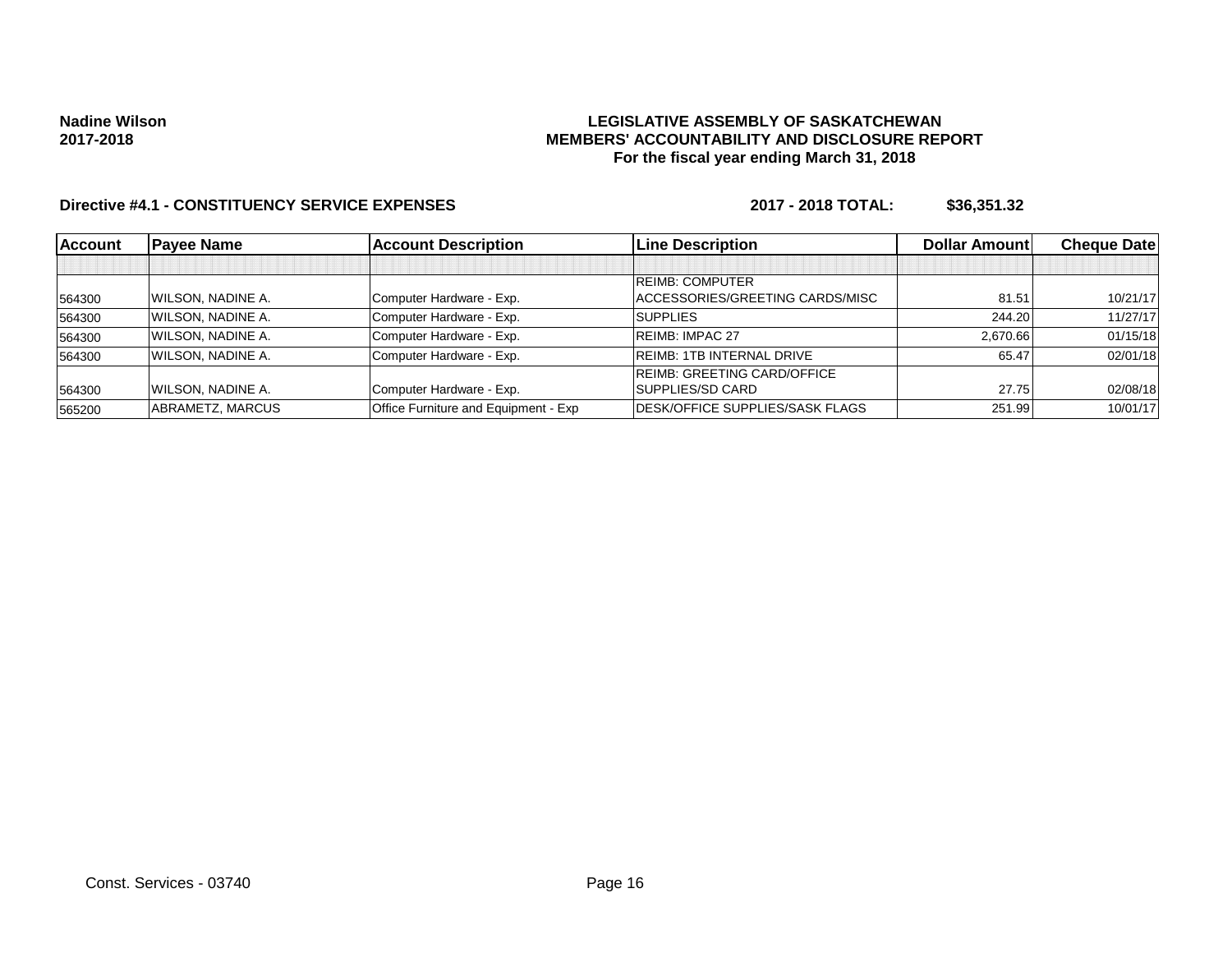### **LEGISLATIVE ASSEMBLY OF SASKATCHEWAN MEMBERS' ACCOUNTABILITY AND DISCLOSURE REPORT For the fiscal year ending March 31, 2018**

# Directive #6 - CONSTITUENCY ASSISTANT EXPENSES 2017 - 2018 TOTAL: \$59,270.15

| <b>Account</b> | <b>Payee Name</b>   | <b>Account Description</b> | <b>Dollar Amount</b> | <b>Cheque Date</b> |
|----------------|---------------------|----------------------------|----------------------|--------------------|
|                |                     |                            |                      |                    |
| 513000         | ABRAMETZ, MARCUS G. | Out-of-Scope Permanent     | 2136.08              | 04/11/17           |
| 513000         | ABRAMETZ, MARCUS G. | Out-of-Scope Permanent     | $-2,136.08$          | 04/11/17           |
| 513000         | ABRAMETZ, MARCUS G. | Out-of-Scope Permanent     | 2,082.68             | 04/25/17           |
| 513000         | ABRAMETZ, MARCUS G. | Out-of-Scope Permanent     | 2,082.68             | 05/09/17           |
| 513000         | ABRAMETZ, MARCUS G. | Out-of-Scope Permanent     | 2,109.38             | 05/24/17           |
| 513000         | ABRAMETZ, MARCUS G. | Out-of-Scope Permanent     | 2,082.68             | 06/06/17           |
| 513000         | ABRAMETZ, MARCUS G. | Out-of-Scope Permanent     | 2055.98              | 06/20/17           |
| 513000         | ABRAMETZ, MARCUS G. | Out-of-Scope Permanent     | 2,082.68             | 07/05/17           |
| 513000         | ABRAMETZ, MARCUS G. | Out-of-Scope Permanent     | 2,109.38             | 07/18/17           |
| 513000         | ABRAMETZ, MARCUS G. | Out-of-Scope Permanent     | 2,109.38             | 08/01/17           |
| 513000         | ABRAMETZ, MARCUS G. | Out-of-Scope Permanent     | 2,109.38             | 08/15/17           |
| 513000         | ABRAMETZ, MARCUS G. | Out-of-Scope Permanent     | 2109.38              | 08/29/17           |
| 513000         | ABRAMETZ, MARCUS G. | Out-of-Scope Permanent     | 2,109.38             | 09/12/17           |
| 513000         | ABRAMETZ, MARCUS G. | Out-of-Scope Permanent     | 2,109.38             | 09/26/17           |
| 513000         | ABRAMETZ, MARCUS G. | Out-of-Scope Permanent     | 2,109.38             | 10/11/17           |
| 513000         | ABRAMETZ, MARCUS G. | Out-of-Scope Permanent     | 2,136.08             | 10/24/17           |
| 513000         | ABRAMETZ, MARCUS G. | Out-of-Scope Permanent     | 2109.38              | 11/07/17           |
| 513000         | ABRAMETZ, MARCUS G. | Out-of-Scope Permanent     | 2,109.38             | 11/21/17           |
| 513000         | ABRAMETZ, MARCUS G. | Out-of-Scope Permanent     | 2,082.68             | 12/05/17           |
| 513000         | ABRAMETZ, MARCUS G. | Out-of-Scope Permanent     | 2,055.98             | 12/19/17           |
| 513000         | ABRAMETZ, MARCUS G. | Out-of-Scope Permanent     | 2,029.28             | 01/03/18           |
| 513000         | ABRAMETZ, MARCUS G. | Out-of-Scope Permanent     | 1,708.86             | 01/16/18           |
| 513000         | ABRAMETZ, MARCUS G. | Out-of-Scope Permanent     | 2,136.08             | 02/01/18           |
| 513000         | ABRAMETZ, MARCUS G. | Out-of-Scope Permanent     | 2,082.68             | 02/13/18           |
| 513000         | ABRAMETZ, MARCUS G. | Out-of-Scope Permanent     | 2,109.38             | 03/01/18           |
| 513000         | ABRAMETZ, MARCUS G. | Out-of-Scope Permanent     | 2,055.98             | 03/13/18           |
| 513000         | ABRAMETZ, MARCUS G. | Out-of-Scope Permanent     | 1,949.17             | 03/27/18           |
| 513000         | ABRAMETZ, MARCUS G. | Out-of-Scope Permanent     | 1788.97              | 04/10/18           |
| 514000         | BEEBE, JASON M.     | Casual/Term                | 350.75               | 06/06/17           |